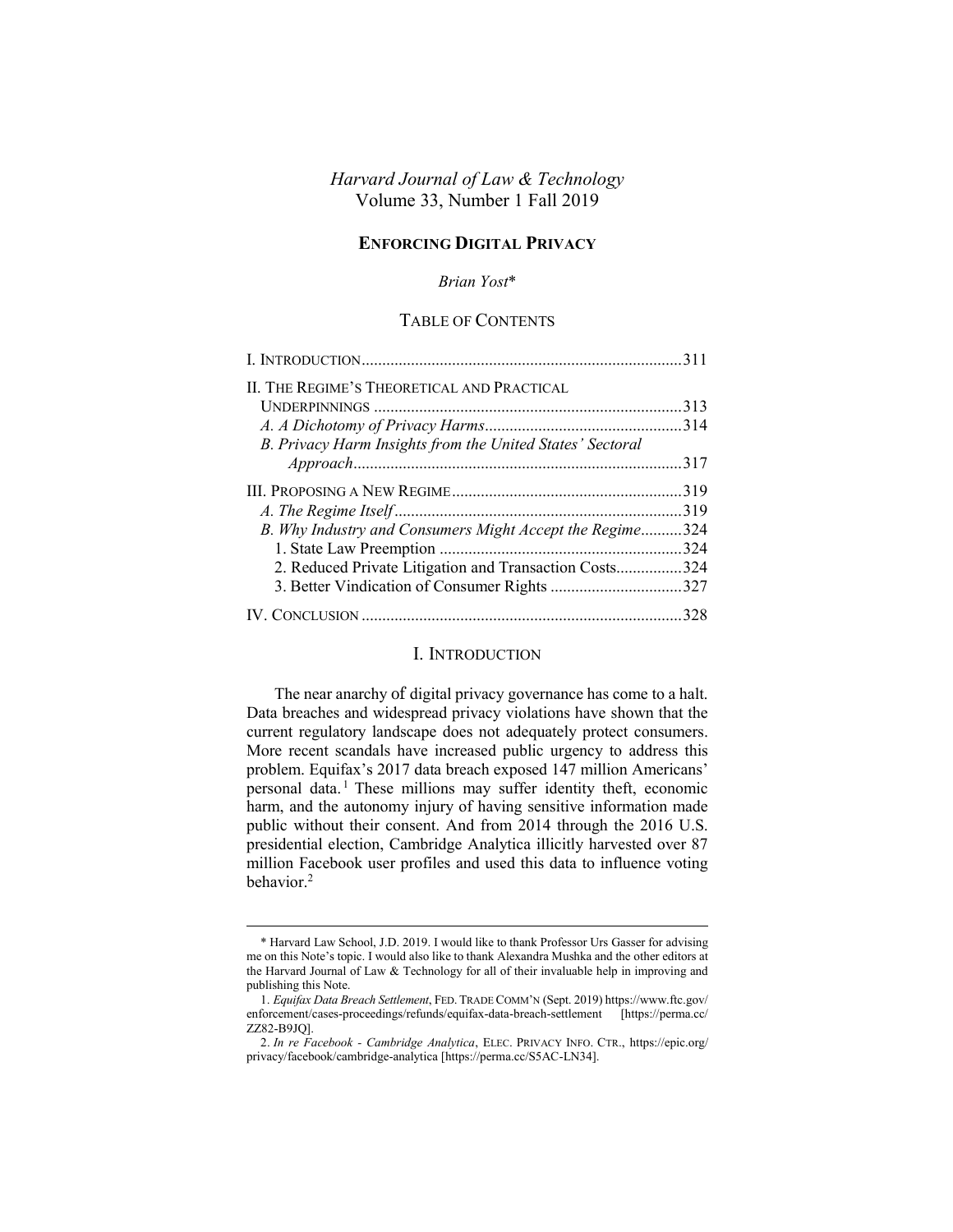Responding to these and many other privacy scandals, governments unveiled sweeping privacy regulations. Most notably in 2016, the European Union ("E.U.") approved the General Data Protection Regulation ("GDPR"), which fundamentally altered how companies can process an E.U. individual's data.<sup>3</sup> Two years later, California enacted the California Consumer Privacy Act ("CCPA").<sup>4</sup> Once in force, the CCPA will regulate most aspects of data privacy and processing.<sup>5</sup> This contrasts sharply with the sectoral (and arguably deficient) federal privacy regime in the  $U.S.^6$  At the federal level, several legislators have introduced omnibus privacy bills of varying scope.<sup>7</sup> Countless class action lawsuits have sought damages for privacy harms against this backdrop, but most have failed.<sup>8</sup>

<span id="page-1-1"></span><span id="page-1-0"></span>The U.S., E.U., and California's disparate responses to privacy violations stem from difficulty in defining both privacy and its attendant harms. Privacy harms bridge the ethereal and the concrete, including both inherent privacy harms and concrete attendant harms arising from specific violations of individuals' privacy. This duality hamstrings legislatures and courts ill-prepared to combat information-age injuries. This Note proposes an enforcement regime that reflects this etherealconcrete divide. In whichever substantive regulatory scheme legislators enact, they should bifurcate privacy enforcement to reflect this divide. Specifically, an enforcement regime should (1) empower the federal government to litigate statutory damages for inherent privacy harms and (2) restrict private litigation to resolving only the attendant injuries that result from privacy violations. The government would distribute to affected consumers the statutory damages, which would differ according to each distinct type of data unlawfully disclosed and the context in which the data was disclosed. Together, these elements resemble the

<sup>3.</sup> *See* Regulation 2016/679 of Apr. 27, 2016, on the Protection of Natural Persons with Regard to the Processing of Personal Data and on the Free Movement of Such Data, and Repealing Directive 95/46/EC (General Data Protection Regulation), 2016 O.J. (L 119) 1 (EU).

<sup>4.</sup> *See generally* The California Consumer Privacy Act of 2018, CAL. CIV. CODE §§ 1798.100–1798.198 (West 2018).

<sup>5.</sup> *See id.*

<sup>6.</sup> *See* Paul M. Schwartz, *The Value of Privacy Federalism*, *in* SOCIAL DIMENSIONS OF PRIVACY: INTERDISCIPLINARY PERSPECTIVES 324, 325–32 (Beate Roessler & Dorota Mokrosinska eds., 2015) (describing the sectoral and federalist aspects of U.S. privacy regulation).

<sup>7.</sup> *See* Consumer Data Protection Act, S. 2188, 115th Cong. (2018); Data Care Act of 2018, S. 3744, 115th Cong. (2018); American Data Dissemination Act of 2019, S. 142, 116th Cong. (2019).

<sup>8.</sup> *See, e.g.*, Katz v. Pershing, LLC, 672 F.3d 64, 80 (1st Cir. 2012); *see also* Eric Goldman, *The Irony of Privacy Class Action Litigation*, 10 J. ON TELECOMM. & HIGH TECH. L. 309, 318 & n.47 (2012) (arguing that privacy class action suits frequently fail and often only enrich the plaintiffs' lawyers).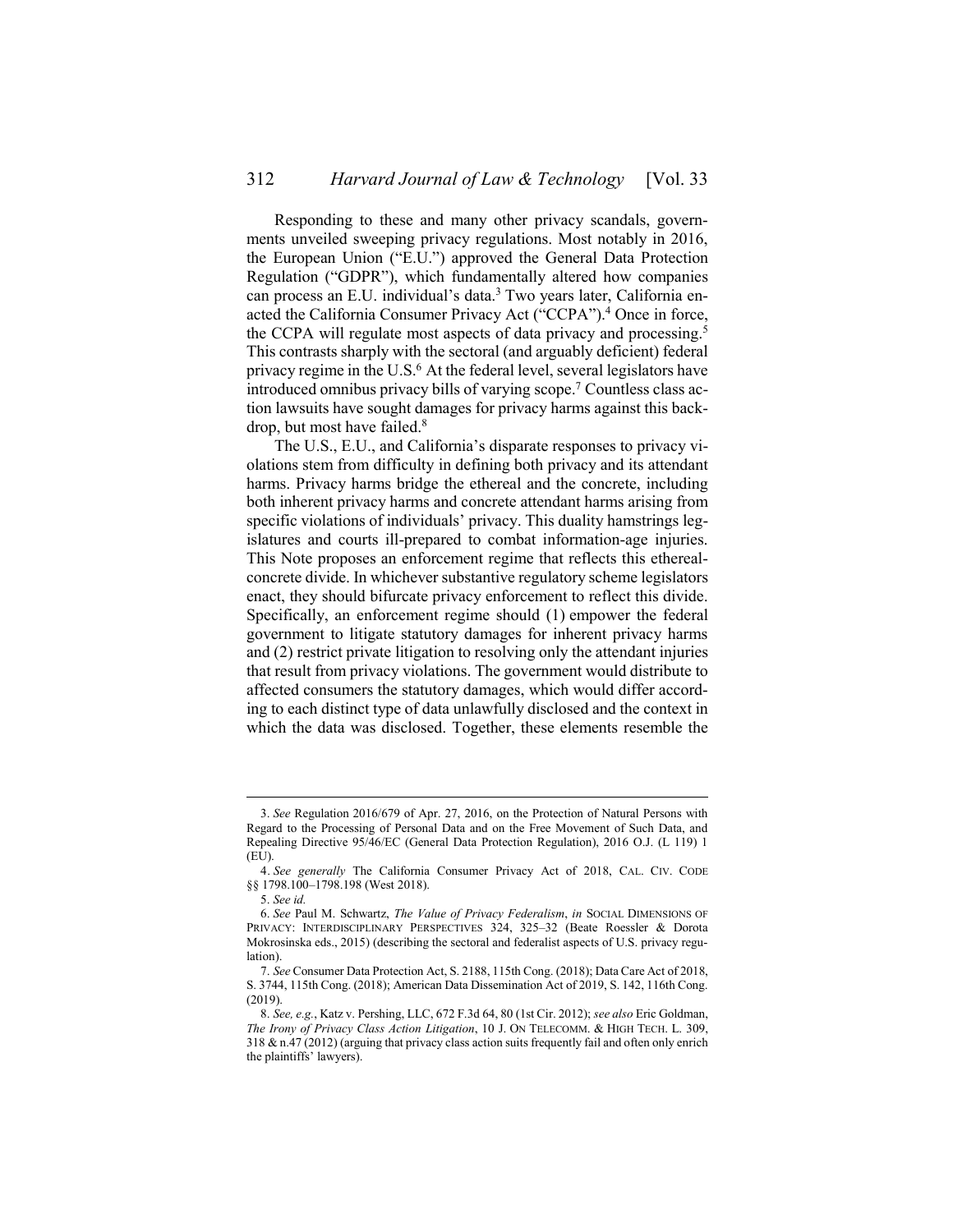<span id="page-2-2"></span> $\overline{a}$ 

Medicare Physician Fee Schedule's ("MPFS") structure.<sup>9</sup> This granular, contextual approach aligns the penalties — and therefore compensation — with the privacy harm's severity. To avoid double recovery, only concrete attendant injuries flowing from a privacy violation would merit private litigation. Part [II](#page-2-0) addresses this regime's theoretical and practical underpinnings. Part [III](#page-8-0) details the regime's structure and why stakeholders might ultimately support it. Part [IV](#page-17-0) concludes.

# <span id="page-2-1"></span><span id="page-2-0"></span>II. THE REGIME'S THEORETICAL AND PRACTICAL UNDERPINNINGS

Privacy has consistently eluded simple definition.<sup>10</sup> Privacy's attendant harms likewise strain against simple definition. <sup>11</sup> Consequently, this Note does not fully define privacy harm and instead employs an instrumental framework.<sup>12</sup> In particular, the regime bifurcates privacy enforcement. First, the government would enforce inherent privacy harms. Two complementary conceptualizations of privacy drive this prong's structure, which adopts a modified fee schedule for disclosing different types of data. This approach parallels both privacy theory and the U.S.'s sectoral approach to regulating privacy. Second, this regime allows a private party to litigate attendant harms that stemmed from violating her privacy only. This Part first illustrates how conceptualizing privacy harm as inherent or attendant supports bifurcating enforcement. It then explores the U.S.'s sectoral approach through the lens of "contextual integrity." <sup>13</sup> This exploration illustrates

<sup>9.</sup> *See* Medicare Program; Revisions to Payment Policies Under the Physician Fee Schedule, 83 Fed. Reg. 59,452 (Nov. 23, 2018) (to be codified at 42 C.F.R. pt. 400) (revising the MPFS); *see generally* CTRS. FOR MEDICARE &MEDICAID SERVS., MEDICARE PHYSICIAN FEE SCHEDULE (2017), https://www.cms.gov/Outreach-and-Education/Medicare-Learning-Network-MLN/MLNProducts/Downloads/MedcrePhysFeeSchedfctsht.pdf [https://perma.cc/ 4C6C-25YX]; CTRS. FOR MEDICARE & MEDICAID SERVS., MEDICARE CLAIMS PROCESSING MANUAL: CHAPTER 12 - PHYSICIANS/NONPHYSICIAN PRACTITIONERS (2019), https://www.cms.gov/Regulations-and-Guidance/Guidance/Manuals/downloads/ clm104c12.pdf [https://perma.cc/9LS3-8PYX].

<sup>10.</sup> *See* Daniel J. Solove, *A Taxonomy of Privacy*, 154 U. PA. L. REV. 477, 479–80 (2006) (collecting examples of academics lamenting the lack of a clear definition of privacy); Judith Decew, *Privacy*, STAN. ENCYC. OF PHIL. (Jan. 18, 2018), https://plato.stanford.edu/entries/ privacy [https://perma.cc/T473-BE7J] (detailing the "wide array of philosophical definitions . . . of privacy").

<sup>11.</sup> *See, e.g.*, Daniel J. Solove, *Conceptualizing Privacy*, 90 CALIF. L. REV. 1087, 1099– 1124 (2002) (exploring different conceptualizations of privacy and the harms against which they guard); *cf.* Remijas v. Neiman Marcus Grp., LLC, 794 F.3d 688, 695–97 (7th Cir. 2015) (recognizing the increased risk of identity theft as conferring standing but expressing doubt that loss of private information characterized by plaintiffs as an "intangible commodity" could support standing).

<sup>12.</sup> *Cf.* Solove, *supra* not[e 10,](#page-2-1) at 481–82 (leaving privacy undefined in favor of proposing a taxonomy of privacy harms).

<sup>13.</sup> *See* Helen Nissenbaum, *Privacy as Contextual Integrity*, 79 WASH. L. REV. 119, 136 (2004).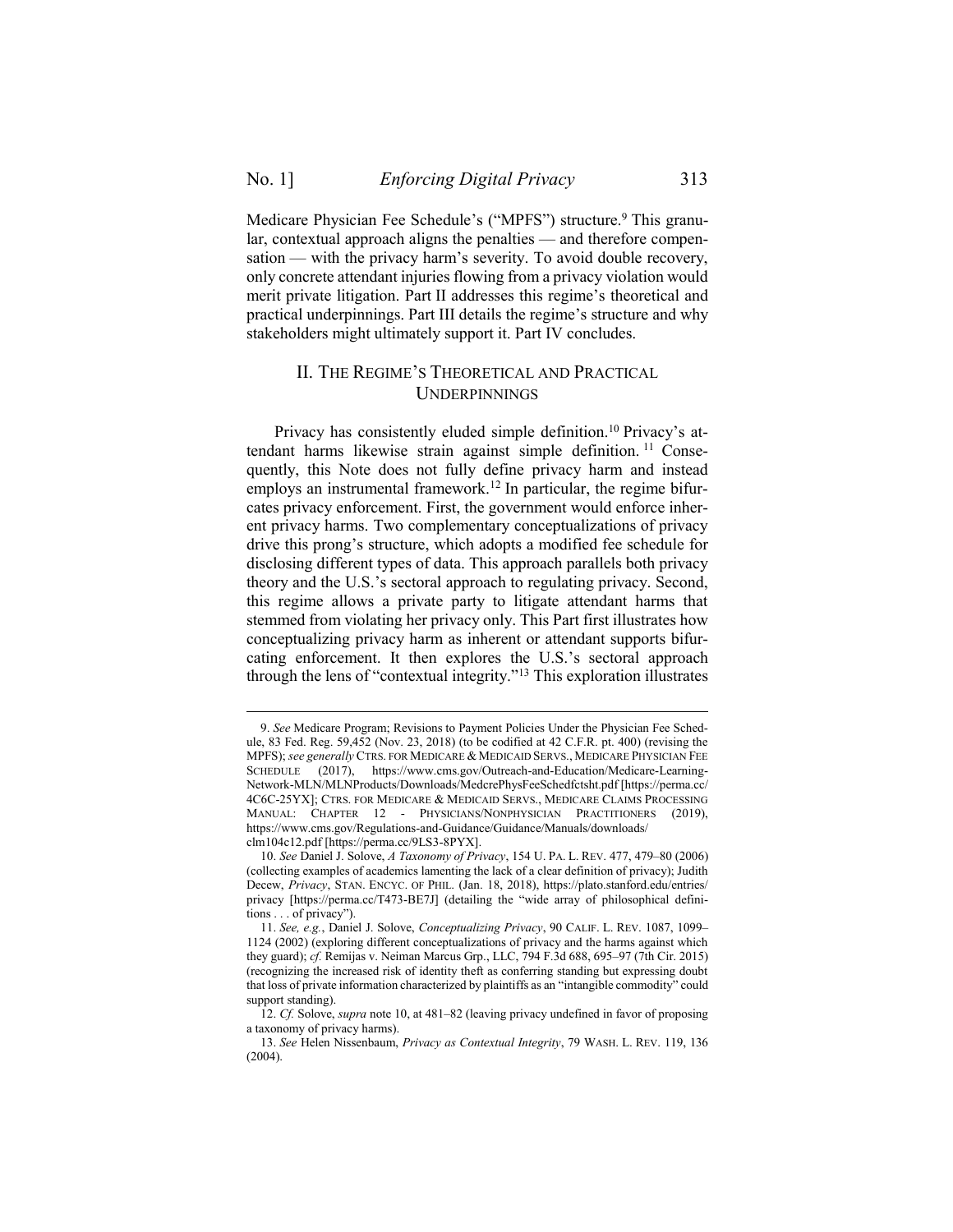<span id="page-3-0"></span>that sectoral privacy regulation implies that society values different data types differently. The penalties associated with these harms should vary accordingly.

#### *A. A Dichotomy of Privacy Harms*

This Note delineates privacy injuries into two distinct types: inherent privacy harms and attendant privacy harms arising from violations of one's privacy. The latter embraces definition more readily than the former. An attendant harm maps onto traditional privacy-related torts. One example is when phishing scammers steal one's identity or leak sensitive information damaging one's reputation. These (often economic) harms surmount Article III standing's hurdle relatively easily.<sup>14</sup> They mirror the sort of harm that the Supreme Court requires under Spokeo, Inc. v. Robins.<sup>15</sup> There, Spokeo, a people search engine, aggregated and disseminated partially inaccurate information about plaintiff Thomas Robins. Despite Spokeo arguably violating Robins' inherent privacy, the Court dismissed the claim.<sup>16</sup> Merely violating the Fair Credit Reporting Act did not confer standing.<sup>17</sup> Instead, standing required a concrete harm.<sup>18</sup> Similarly, courts have required manifest economic injury in many data breach class actions.<sup>19</sup> For example, in Resnick v. AvMed,<sup>20</sup> the court recognized the standing of data breach victims who suffered actual instances of identity theft.<sup>21</sup> Some courts, however, have conferred standing for the mere *potential* for identity theft.<sup>22</sup> While these decisions often still couch privacy harm in the lan-

<sup>14.</sup> *See, e.g.*, *Remijas*, 794 F.3d at 695–97 (concluding that data breach "injuries associated with resolving fraudulent charges and protecting oneself against future identity theft" conferred standing); Alleruzzo v. SuperValu, Inc. (*In re* SuperValu, Inc.), 870 F.3d 763, 771–72, 774 (8th Cir. 2017) (affirming dismissal of claims alleging risk of future identify theft but allowing claim alleging a fraudulent charge — i.e., present identity theft).

<sup>15.</sup> 136 S. Ct. 1540, 1544–45, 1549–50 (2016).

<sup>16.</sup> *Id.* at 1549–50.

<sup>17.</sup> *Id.*

<sup>18.</sup> *Id.* (discussing how "concrete" can encompass both tangible or intangible injuries, including injuries Congress has "elevat[ed] to the status of legally cognizable injuries"); *see also* Remijas, 794 F.3d at 695 (refusing to confer standing for the "abstract injury" to the plaintiffs' "intangible commodity" of private information).

<sup>19.</sup> *See* Kelsey Finch, *The Evolving Nature of Consumer Privacy Harm*, IAAP: THE PRI-VACY ADVISOR (Apr. 1, 2014), https://iapp.org/news/a/the-evolving-nature-of-consumerprivacy-harm [https://perma.cc/TP6L-VQ95].

<sup>20.</sup> 693 F.3d 1317 (11th Cir. 2012).

<sup>21.</sup> *Id.* at 1323.

<sup>22.</sup> *See, e.g.*, Krottner v. Starbucks Corp., 628 F.3d 1139, 1143 (9th Cir. 2010) (concluding that the "credible threat of real and immediate harm stemming from" a data breach sufficiently constitutes Article III standing injury-in-fact). *But see, e.g.*, Katz v. Pershing, LLC, 672 F.3d 64, 80 (1st Cir. 2012) (denying standing when the plaintiff alleged only an increased risk of a third party accessing information "unanchored to any actual incident of data breach").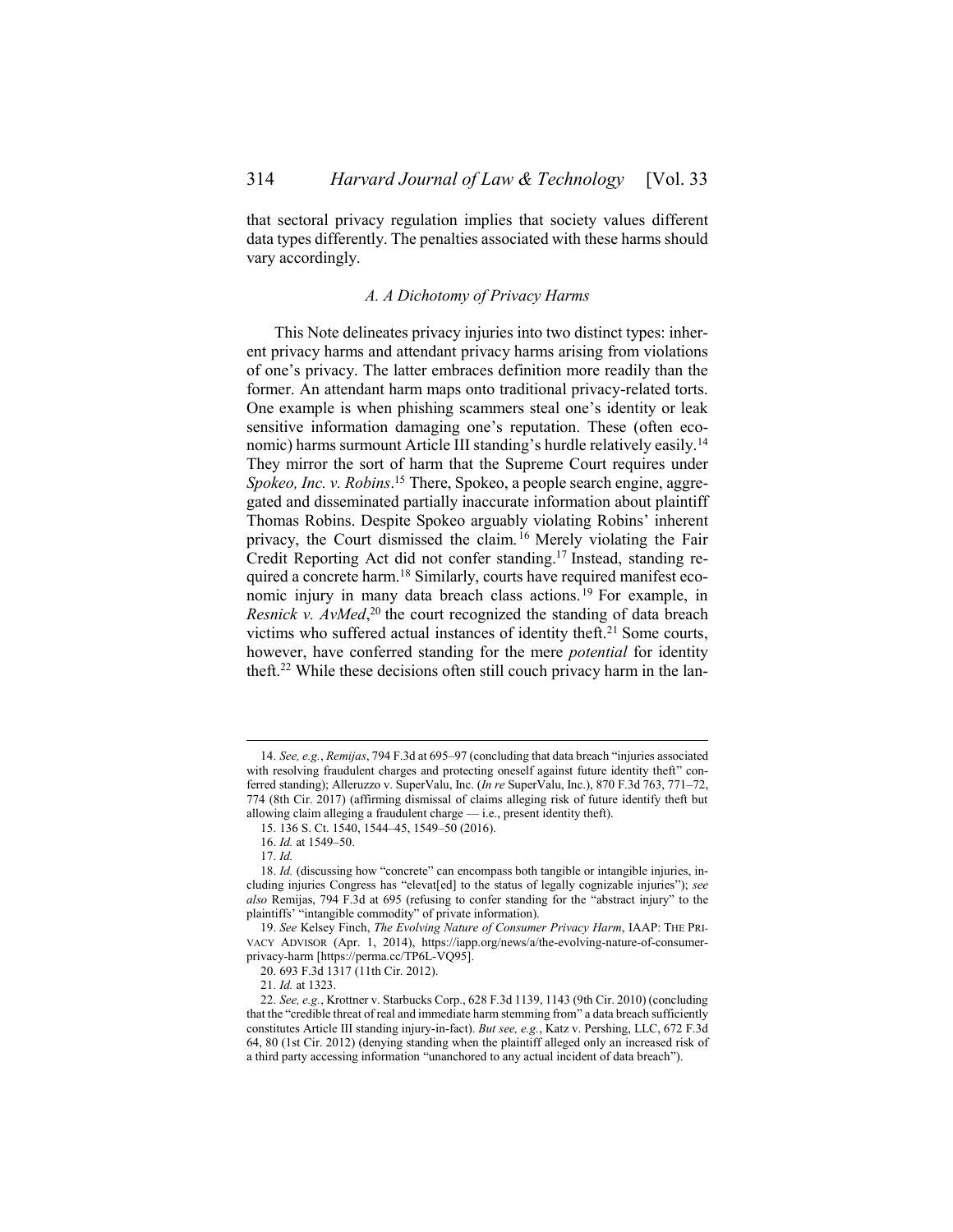guage of pocketbook injuries, they recognize that violating one's privacy and exposing one's data harms the individual even if a data breach does not manifest monetarily.

As these courts have begun to recognize, privacy harm exists beyond the purely economic. Inherent privacy harms have been characterized in a variety of ways. First, they may intrude upon one's "inviolate personality."<sup>23</sup> Second, they may create a less favorable "context for respect, love, friendship, and trust" to blossom.<sup>24</sup> Third, they may shrink one's "realm of intimacy" — a space necessary for forming and strengthening intimate relationships.<sup>25</sup> Fourth, the harms may violate the victim's informational autonomy?<sup>26</sup> Fifth, they might just instill in the victim the disconcerting feeling of a complete stranger ruffling through one's once private information. Focusing on a data breach's economic harm, consequences, or even resulting emotional distress fails to encapsulate privacy harm's nature. Another category, defined in this Note as an "inherent privacy harm," must exist — even if no one can agree on its definition. $27$ 

This Note's proposed incorporation of inherent privacy harm partially mirrors Ryan Calo's subjective-objective dichotomy.<sup>28</sup> Calo categorizes privacy harm in relation to its victim. Subjective harms manifest within the victim and stem "from the perception of unwanted observation." <sup>29</sup> This half of the privacy harm spectrum often inflicts emotional discomfort or distress.<sup>30</sup> Conversely, objective privacy harm exists solely external to the victim.<sup>31</sup> Calo predicates this harm on "the forced or unanticipated use of information about a person against that person." <sup>32</sup> This harm sweeps far more broadly than its counterpart. Objective harms include any instance in which private information facilitates an adverse action or crime against its subject.<sup>33</sup> Calo's delineation of privacy harms into distinct categories provides an effective tool to examine privacy harms.<sup>34</sup>

<sup>23.</sup> *See* Edward J. Bloustein, *Privacy as an Aspect of Human Dignity: An Answer to Dean Prosser*, 39 N.Y.U. L. REV. 962, 971 (1964)

<sup>24.</sup> CHARLES FRIED, AN ANATOMY OF VALUES 140 (1970).

<sup>25.</sup> JULIE C. INNESS, PRIVACY, INTIMACY, AND ISOLATION 74–75 (1996).

<sup>26.</sup> *See* W. A. Parent, *Privacy, Morality, and the Law*, 12 PHIL. & PUB. AFF. 269, 269 (1983) ("Privacy is the condition of not having undocumented personal knowledge about one possessed by others.").

<sup>27.</sup> *Cf.* ANITA ALLEN, UNEASY ACCESS: PRIVACY FOR WOMEN IN A FREE SOCIETY 5 (1988) ("There is no universally accepted philosophical definition of 'privacy.'").

<sup>28.</sup> *See* M. Ryan Calo, *The Boundaries of Privacy Harm*, 86 IND. L.J. 1131, 1142–43 (2011).

<sup>29.</sup> *Id.* at 1142.

<sup>30.</sup> *Id.*

<sup>31.</sup> *Id.* at 1143.

<sup>32.</sup> *Id.*  33. *See id.*

<sup>34.</sup> *See id.* at 1153–54.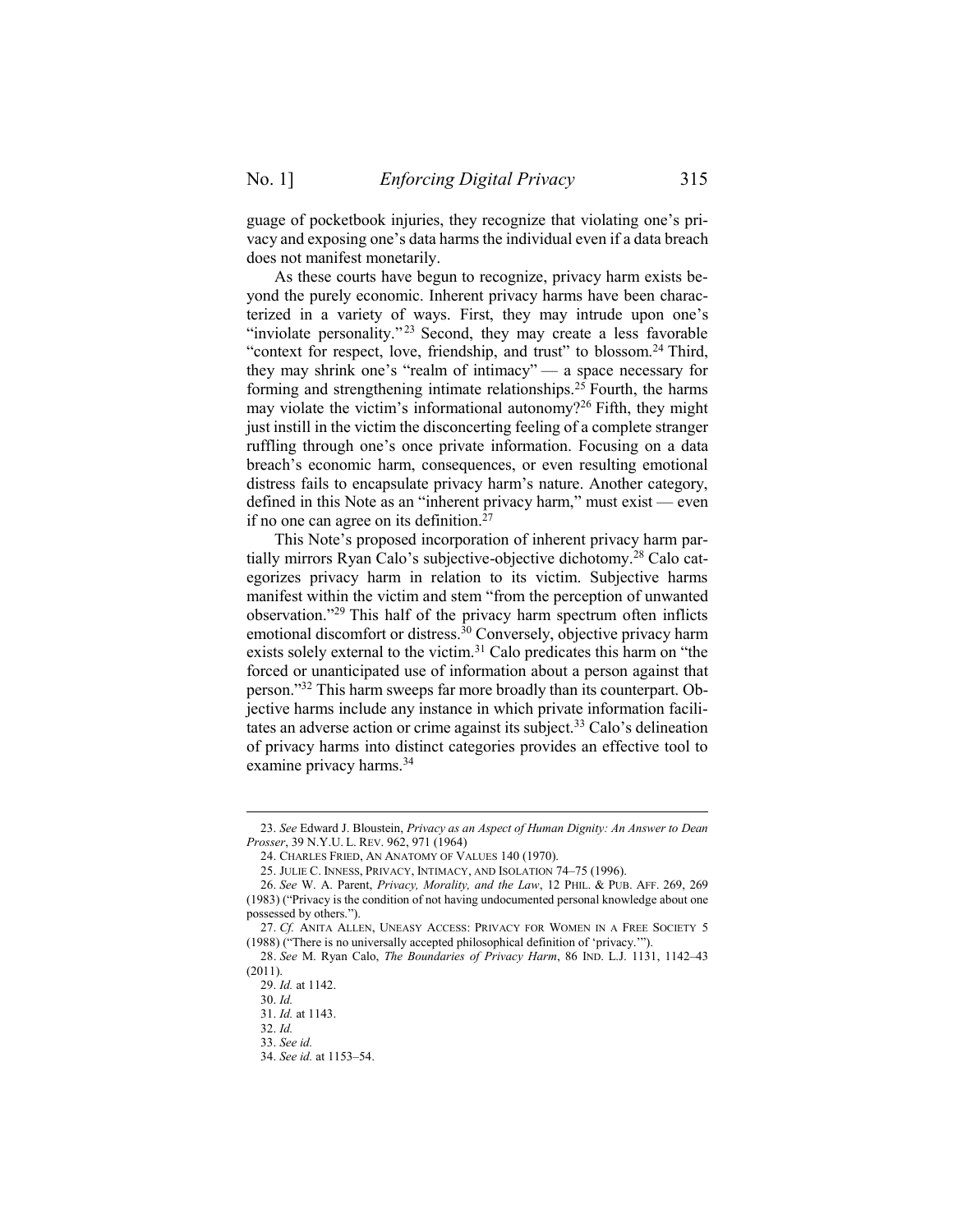The regime proposed in this Note builds on Calo's categoric approach but narrows his subjective harm category to harm inherent to violating one's privacy. Where Calo's dichotomy hinges on the harm's relationship to the victim, this Note's dichotomy looks to the nature of privacy itself. Where Calo might vary privacy harm and enforcement by person, this Note's regime would not. Consequently, it diverges in two significant ways. First, the Note's "inherent privacy harm" does not incorporate fraught emotional states or exacerbated data misuse fears. By defining inherent harms more narrowly than subjective ones, the Note does not use or view privacy as a means to an end. If privacy stands as a fundamental right in itself, then using privacy only to protect one's emotional state degrades privacy's inherent importance. Further, this Note's definition avoids making harm relative to a victim's emotional constitution.

Second, the Note's inherent harm category is narrowed to a more universal, standardized harm. This would better allow courts to adjudicate large-scale privacy harms efficiently. If one viewed privacy harms subjectively, litigating a data breach would require analyzing every affected party's emotional vulnerability and injury. Although courts could average amounts of harm or employ heuristics, this would untether their analyses from Calo's "subjective harms." This narrow category of harm inheres to the injury to privacy itself. Under this theory, one would remediate true emotional distress as a harm flowing from violations of one's privacy. Consequently, an enforcement regime should explicitly redress violations of this inherent privacy right and compensate for objective harms flowing from the violation.<sup>35</sup> A European trend towards increasing damages for dignitary privacy harms supports this. Specifically, the European Court of Human Rights has shifted its punitive approach towards levying greater and greater damages for non-pecuniary harm.<sup>36</sup> These damages for non-pecuniary harm allow recovery for dignitary privacy harms, which closely mirror this Note's "inherent privacy harms." In order to give effect to its conception of inherent privacy harms, this Note proposes a system that centrally enforces statutory penalties for violating data privacy and curtails private litigation to attendant harms.

<sup>35.</sup> *Cf.* DesignerWare, LLC, 155 F.T.C. 421, 427 (2013) (alleging that tracking computer activity and visually monitoring individuals inflicted financial injury and "impair[ed] their peaceful enjoyment of their homes.")

<sup>36.</sup> Bart van der Sloot, *Where is the Harm in a Privacy Violation? Calculating the Damages Afforded in Privacy Cases by the European Court of Human Rights*, 8 J. INTELL. PROP. INFO. TECH. & ELEC. COM. L. 322, 328–29 (2017).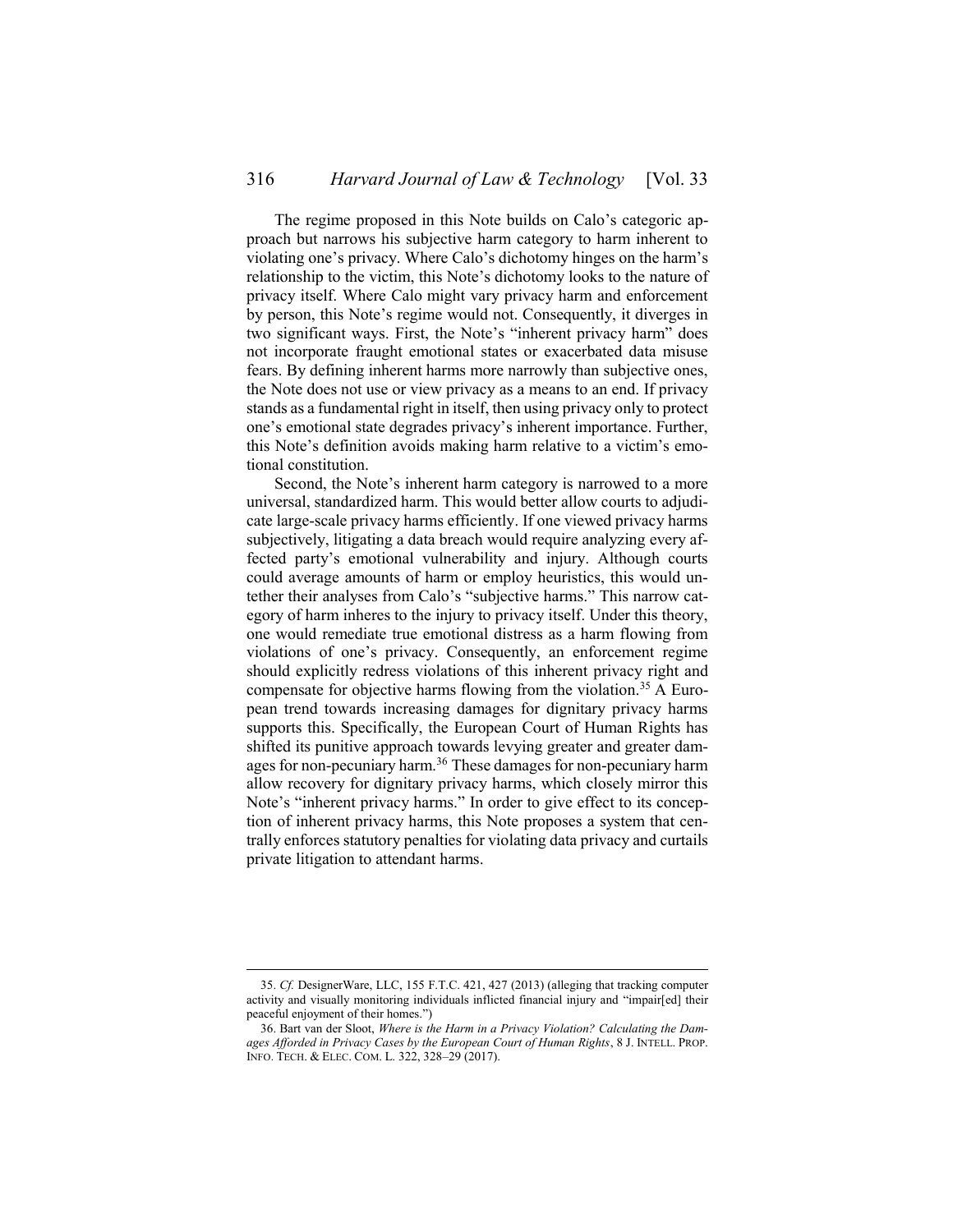### <span id="page-6-0"></span>*B. Privacy Harm Insights from the United States' Sectoral Approach*

The proposed regime also reflects the logical foundation — although not the implementation — of the sectoral approach to U.S. privacy law. The sectoral construction of U.S. privacy law connotes that privacy harm varies by the type and context of data disclosed.<sup>37</sup> Statutory penalties should similarly vary. Like the patchwork of sectoral U.S. federal privacy laws, this regime would modify damages by context. But unlike these laws, the regime would coordinate these penalties, cover the current system's many gaps in regulation, and better align the damages with the harm caused — all within an omnibus regulatory approach.

The current U.S. legal framework illustrates how the Note's regime embodies the logic of the sectoral approach that privacy harm varies by the type and context of data disclosed. Take for instance the Health Insurance Portability and Accountability Act ("HIPAA"). HIPAA punishes any covered entity that knowingly discloses another person's "individually identifiable health information."<sup>38</sup> HIPAA enacts a strict data security and privacy regime around protected health information, but only addresses *health* information. In the educational context, the Family Education Rights and Privacy Act of 1974 ("FERPA") restricts who may access a student's educational records and gives a student the affirmative right to access a subset of those records.<sup>39</sup> FERPA may truly vindicate the student's right to privacy by giving the student control over data access, not just protecting data.<sup>40</sup> But, the statute has limited effect beyond educational records. In a slightly different vein, the Fair Credit Reporting Act ("FCRA") regulates the access to and accuracy of "consumer reports."<sup>41</sup> Congress defined the term "consumer reports" broadly. FCRA therefore encompasses reports detailing a consumer's credit, "general reputation," "personal characteristics," and a host of other factors related to evaluating a consumer's credit — but not any information that does not fall within this definition.<sup>42</sup> In contrast to the preceding statutes which regulate specialized subject matter, the Children's Online Privacy Protection Act ("COPPA") erects privacy strictures based on the user's nature.<sup>43</sup> Specifically, it regulates

<sup>37.</sup> *See* Schwartz, *supra* not[e 6,](#page-1-0) at 325–32 (describing the sectoral and federalist aspects of U.S. privacy regulation).

<sup>38.</sup> 42 U.S.C. § 1320d-6 (2012).

<sup>39.</sup> 20 U.S.C. § 1232g (2018).

<sup>40.</sup> *Cf.* Adam D. Moore, *Intangible Property: Privacy, Power, and Information Control*, 35 AM. PHIL. Q. 365, 372 (1998) (characterizing the right to privacy as "a right to maintain a certain level of control over the inner spheres of personal information").

<sup>41.</sup> 15 U.S.C. § 1681a(d) (2018).

<sup>42.</sup> *Id.*

<sup>43.</sup> 15 U.S.C. §§ 6501–6502 (2018).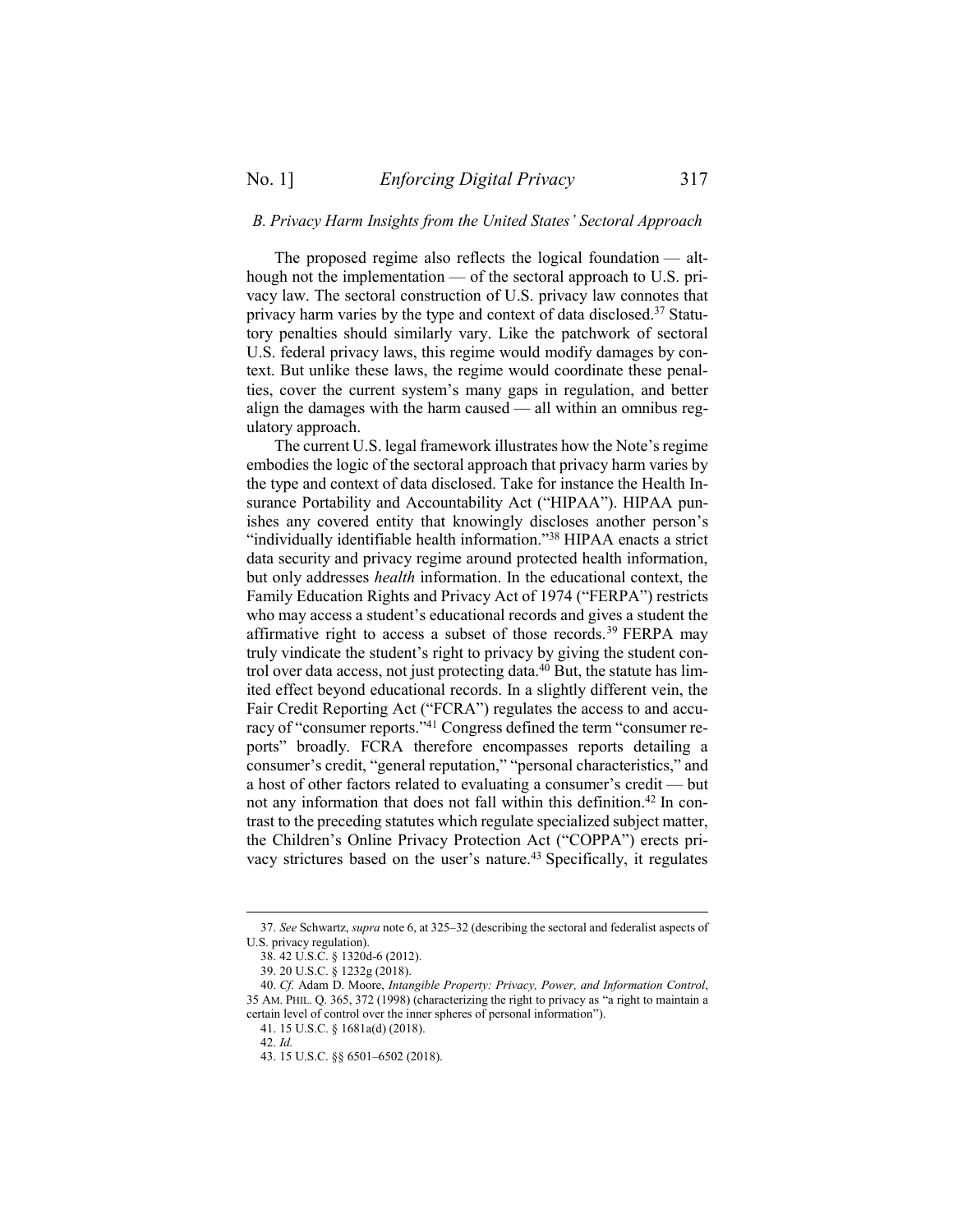collecting and using data from children under the age of thirteen. <sup>44</sup> On top of these statutes, a variety of statutes regulate how the government accesses, processes, and discloses personal data.<sup>45</sup>

Further complicating this legal landscape, states have enacted additional sectoral privacy safeguards beyond the federal statutory floor.<sup>46</sup> And while some state privacy laws merely strengthen federally protected sectors, others extend to entirely new contexts. For instance, most states require that companies timely disclose a data breach to affected individuals. <sup>47</sup> Most states also prohibit "[i]ntentionally communicat[ing] or otherwise mak[ing] available to the general public an individual's social security number."<sup>48</sup> At least one court has interpreted this common statutory language to apply to data breaches. In *Curry v. Schletter, Inc.*, <sup>49</sup> Schletter, a manufacturer, succumbed to a "W-2 phishing email scam."<sup>50</sup> An unauthorized third party mimicked the digital credentials of the manufacturer and emailed a Schletter employee to request employee W-2s.<sup>51</sup> The employee complied.<sup>52</sup> This disclosure resulted in third-party access to 200 employee W-2s, which included the employees' social security numbers ("SSNs"). <sup>53</sup> Although the Schletter employee did not intend to make the SSNs public, the court concluded that the employee intentionally sending the email brought the disclosure sufficiently within the ambit of North Carolina's SSN disclosure prohibition to survive a motion to dismiss.<sup>54</sup> If other courts follow this reasoning, state privacy law could more broadly regulate data breach and disclosure.

Assuming that a polity's values and preferences influence how its government legislates,<sup>55</sup> these statutes illustrate that the U.S. weighs certain types and contexts of information privacy more heavily than others. A sectoral approach to regulating privacy implies that the polity

<sup>44.</sup> *Id.*

<sup>45.</sup> *E.g.*, Privacy Act of 1974, 5 U.S.C. § 552a (2018) (regulating information stored in federal databases); Right to Financial Privacy Act of 1978, 12 U.S.C. §§ 3401–3403 (2018) (restricting government access to consumer financial records).

<sup>46.</sup> Schwartz, *supra* note [6,](#page-1-0) at 325–27.

<sup>47.</sup> *Id.* at 327; *see generally* PHILIP ALEXANDER, DATA BREACH DISCLOSURE LAWS (2d ed. 2009).

<sup>48.</sup> N.C. GEN. STAT. ANN. § 75-62 (West 2005); *see also* 1956 R.I. GEN. LAWS ANN. § 6- 48-8 (West 2008).

<sup>49.</sup> No.1:17-cv-0001-MR-DLH, 2018 WL 1472485 (W.D.N.C. Mar. 26, 2018).

<sup>50.</sup> *Id.* at \*1.

<sup>51.</sup> *Id.* at \*6.

<sup>52.</sup> *Id.*

<sup>53.</sup> First Amended Class Action Complaint at ¶¶ 44–45, 49, *Curry*, 2018 WL 1472485 (No.1:17-cv-0001-MR-DLH), 2017 WL 2060316.

<sup>54.</sup> *Curry*, 2018 WL 1472485, at \*6–7.

<sup>55.</sup> *Cf.* Yehezkel Dror, *Values and the Law*, 17 ANTIOCH REV. 440, 440 (1957) ("[L]egal norms are closely related to various social values, being either a direct expression of them or serving them in a more indirect way."). *But see, e.g.,* Robert Tollison, *Public Choice and Legislation*, 74 VA. L. REV. 339, 341–44 (1988) (arguing that a "supply-demand process" between politicians and interest groups determines legislative outcomes).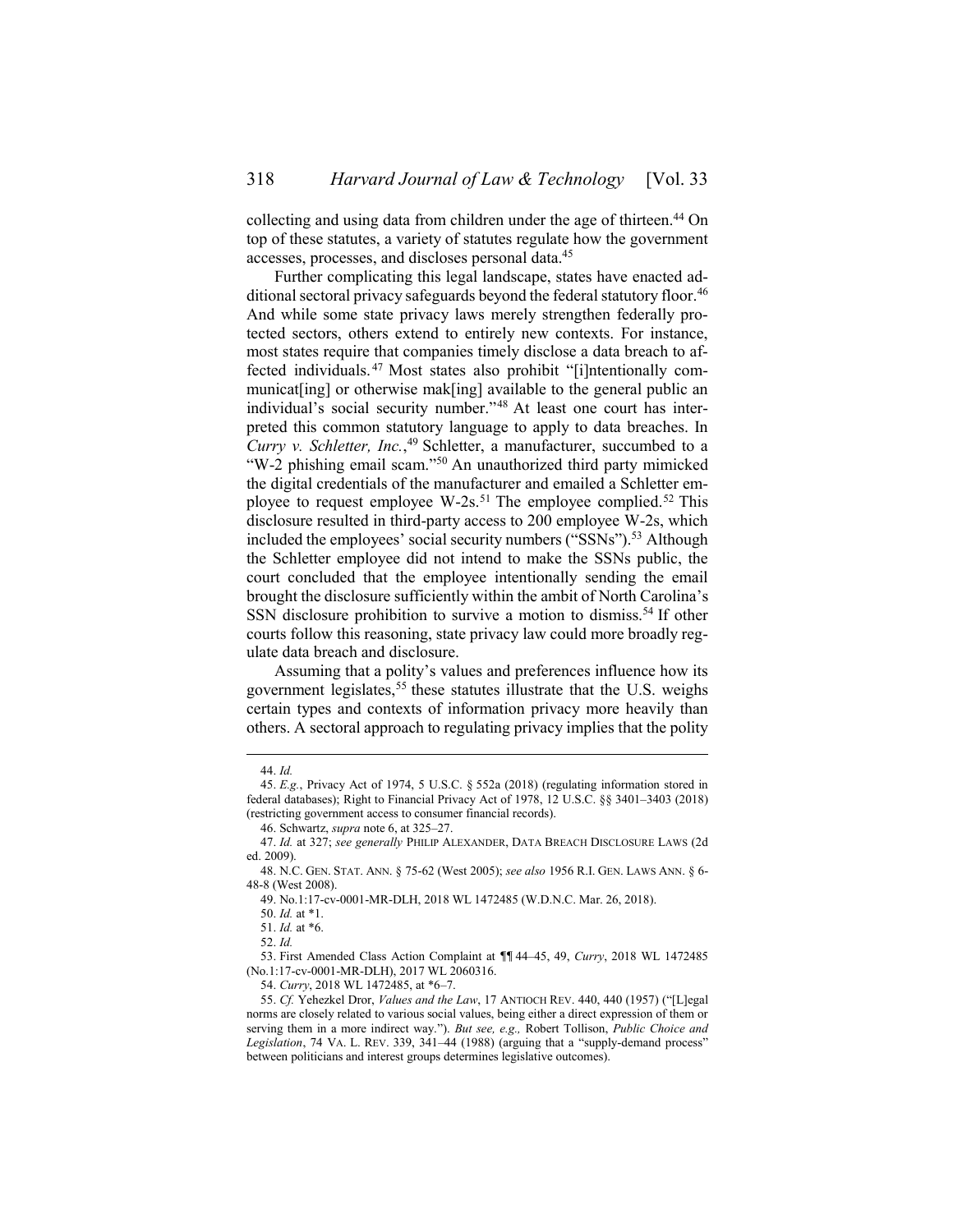more highly values privacy interests within the sectors regulated than outside of them. Accordingly, this relative valuation differentiates the privacy harms inhering in different sectors. This parallels the theory of privacy as "contextual integrity." <sup>56</sup> Helen Nissenbaum defines privacy using norms governing information flow in various social contexts.<sup>57</sup> Because the type of social interaction dictates what information one may appropriately disclose and how one may distribute it, breaching these norms inflicts a privacy harm.<sup>58</sup> Privacy harm therefore varies by the type of data unlawfully disclosed. Accordingly, a new privacy enforcement regime should vary its penalties commensurate to these differing, underlying privacy harms.

#### III. PROPOSING A NEW REGIME

<span id="page-8-0"></span>A new regime should address both the dichotomy of inherent and attendant privacy harms — the former being best described in relation to informational autonomy or "inviolate personality," and the latter being the more concrete harms that result from a privacy violation, like economic injury — as well as the contextual variations of the inherent privacy harms. Although this Note's scope does not encompass drafting of the full statutory language or fee schedule, this Part overviews the proposed enforcement regime. The first Section details the elements of the regime itself. The second Section then explores the practical benefits of implementing the regime and argues why industry and consumers might support it.

## *A. The Regime Itself*

<span id="page-8-1"></span>The regime should bifurcate enforcement by (1) empowering the Federal Trade Commission ("FTC") to seek statutory damages for inherent privacy harms<sup>59</sup> and (2) allowing private individuals to seek attendant damages. After obtaining statutory damages for an unlawful

<sup>56.</sup> Nissenbaum, *supra* not[e 13,](#page-2-2) at 136.

<sup>57.</sup> *Id.* at 137.

<sup>58.</sup> *Id.* at 138–45.

<sup>59.</sup> The preemptive federal enforcement fits best under the mantle of the FTC's consumer protection mission. Although Congress could entrust enforcement to a new privacy-focused body, the FTC already acts as the U.S.'s de facto data protection authority. *See* Daniel J. Solove & Woodrow Hartzog, *The FTC and the New Common Law of Privacy*, 114 COLUM. L. REV. 583, 598–606 (2014). And despite the FTC's privacy jurisdiction only manifesting with unfair or deceptive trade practices, *see* LabMD v. Fed. Trade Comm'n, 894 F.3d 1221, 1224 (11th Cir. 2018) (vacating an FTC order to overhaul an inadequate data security program for falling outside of its jurisdiction), the FTC views itself as the "nation's primary privacy and data security enforcer." Press Release, FTC, FTC Releases 2018 Privacy and Data Security Update (Mar. 15, 2019), https://www.ftc.gov/news-events/press-releases/2019/03/ftcreleases-2018-privacy-data-security-update [https://perma.cc/P2RB-GCKE]. In 2018 alone,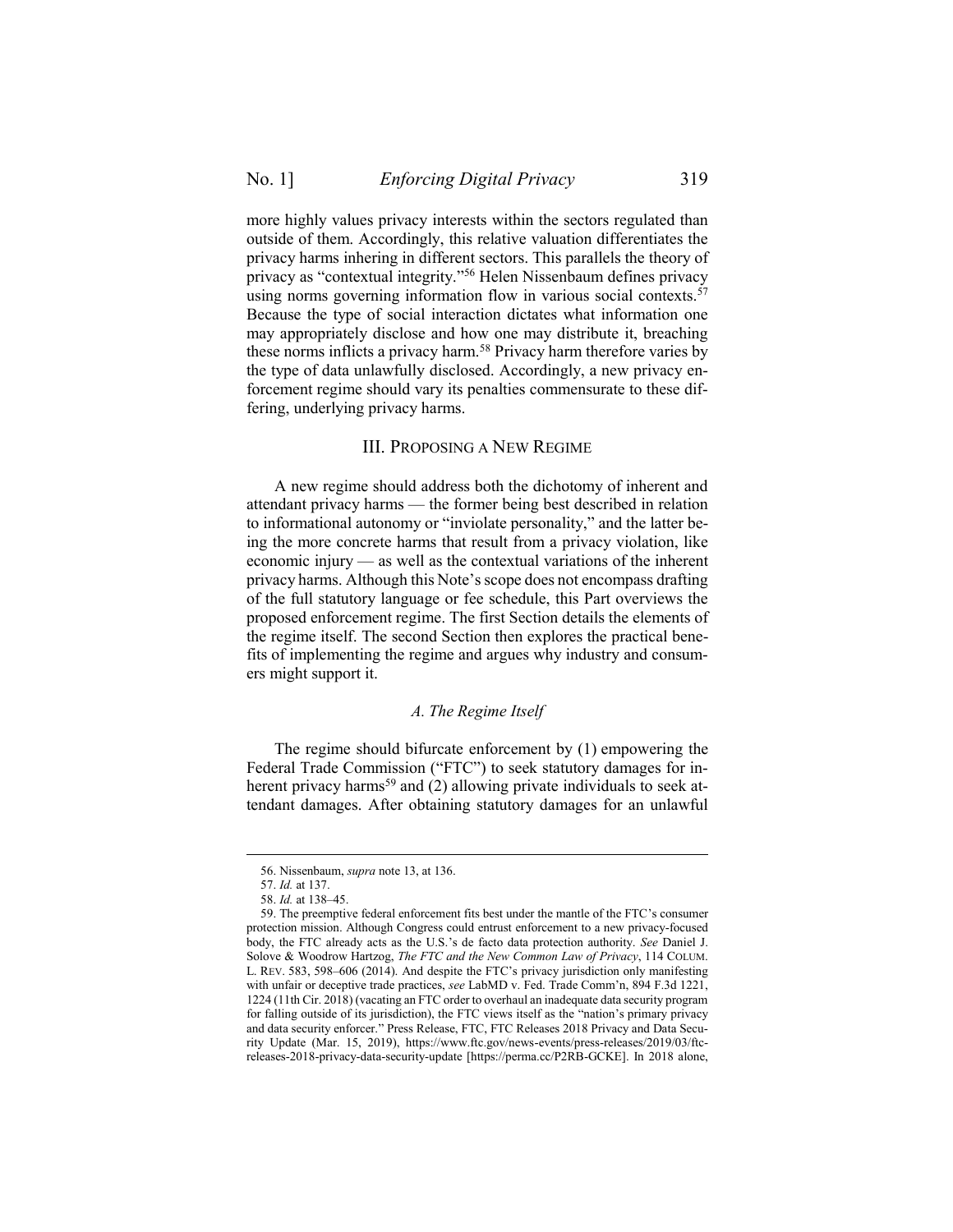<span id="page-9-0"></span>data disclosure, the FTC would then distribute them to the victims of the disclosure. This centralized remedial mechanism would obviate the need for most private class-action suits. One could litigate privately *only* to recover actual, attendant damages flowing from unlawful disclosure of one's data. This regime also slots into other potential data security regimes. For instance, Congress could adopt a reasonable data security standard that creates a safe harbor from this penalty schedule.<sup>60</sup> Or Congress could employ this regime to incentivize data brokers to act as "information fiduciaries."<sup>61</sup> Under this option, a firm that voluntarily adopted the information fiduciary model could escape, or mitigate, the regime's penalties.<sup>62</sup> Finally, this regime could stand alone and incorporate either a negligence or strict liability standard.

<span id="page-9-1"></span>Substantive rules aside, the new statutory regime would also preempt state law. Although state laws merely prohibit eschewing or delaying notice to breach victims <sup>63</sup> and intentionally publicizing SSNs,<sup>64</sup> preemption could invalidate elements of future state regulation. The CCPA illustrates this issue. It bestows a private right of action upon any individual who suffers "unauthorized access and exfiltration, theft, or disclosure" of their data if it stemmed from a business lacking "reasonable security procedures."<sup>65</sup> Private litigants seeking state law statutory damages for the same inherent privacy harms subject to federal enforcement would needlessly complicate the system, doubly punish companies in California (and any other states adopting CCPA analogs), and increase litigation transaction costs.

This preemption would narrow the scope of private suits. That is, it would preclude privately litigating a claim if it encroached on the regime. But the proposal would still allow privately seeking damages for injuries not inherent to privacy harm. Privacy injuries extending beyond a data breach's inherent privacy harm would survive. For instance, if a party disseminated sensitive information that caused a reputational harm, the victim could sue for public disclosure of private

the FTC dismantled a revenge porn website, settled enforcement actions over privacy violations with Venmo and Uber, and enforced a three-million-dollar Fair Credit Reporting Act penalty against RealPage Inc. *Id.*

<sup>60.</sup> *Cf.* Patricia Cave, *Giving Consumers a Leg to Stand On: Finding Plaintiffs a Legislative Solution to the Barrier from Federal Courts in Data Security Breach Suits*, 62 CATH. U. L. REV. 765, 790–91 (2013) (arguing that new legislation should authorize the FTC to set minimum data security standards and penalize noncompliance).

<sup>61.</sup> Jack M. Balkin, *Information Fiduciaries and the First Amendment*, 49 U.C.D. L. REV. 1183, 1221–29 (2016) (arguing that the law should create or encourage a fiduciary relationship between a company possessing consumer data and that consumer). Under this regime, a firm that adopted the information fiduciary model could escape or mitigate punishment. *Id.*

<sup>62.</sup> *See id.* at 1229 (noting that safe harbors could encourage adopting the information fiduciary model).

<sup>63.</sup> *E.g.*, WASH. REV. CODE ANN. § 19.255.010 (West 2019).

<sup>64.</sup> *E.g.*, N.J. STAT. ANN. § 56:8-164 (West 2019).

<sup>65.</sup> The California Consumer Privacy Act of 2018, CAL. CIV. CODE § 1798.150(a)(1) (West 2019).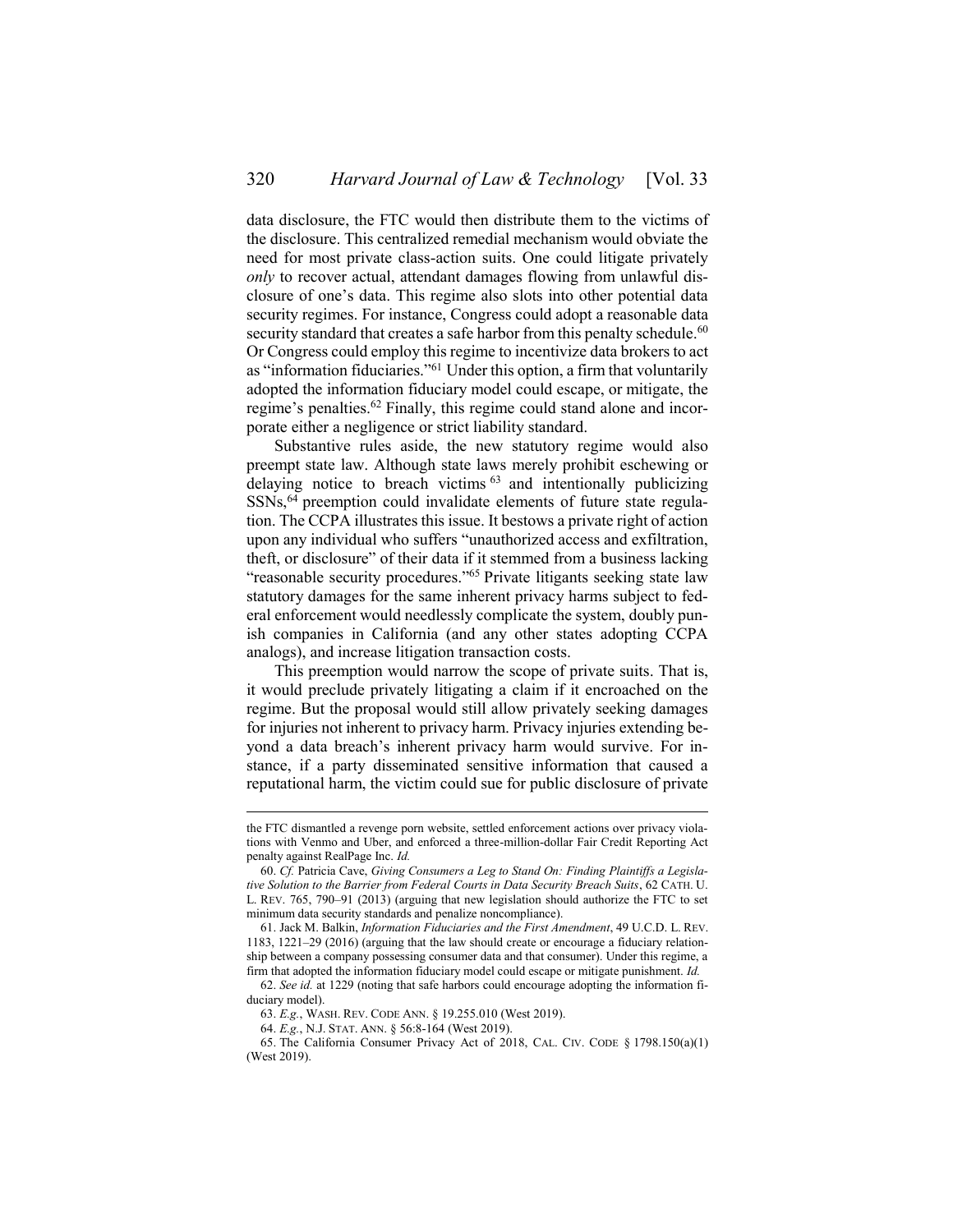facts.<sup>66</sup> Additionally, if the party distorted the information, the victim could sue for defamation.<sup>67</sup> And if a breach clearly resulted in economic harm via identity theft, the resulting private action would survive preemption. Under the model, a private action that did not reference an inherent privacy harm would fail.

The proposed penalty scheme of the regime's government enforcement is more precise than the flat fines or discretionary ranges common to most statutory damages. For example, the CCPA establishes a statutory penalty of up to "seven thousand five hundred dollars (\$7,500) for each intentional violation" but does not provide any criteria for setting individual penalties. <sup>68</sup> In contrast, the regime would employ a fee schedule coupled with context-based modifiers. This aligns the statutory damages with the actual, inherent privacy injury that a victim of an unlawful data disclosure experiences.<sup>69</sup>

First, the regime assigns different statutory penalties to different types of data. Just as the privacy harm of disclosing one's SSN or medical conditions likely eclipses that of disseminating one's online shopping history, so too would the regime penalize disclosing the former data more severely than disclosing the latter. This categorization of penalties into tiers also aligns the system with how technology firms monetize data. Data brokers aggregate different types of data into packages to be sold at different prices.<sup>70</sup> Analogously pricing the penalties for disclosing this data therefore imposes a fitting, proportionate justice.

Second, the regime modifies the penalty in certain data contexts. This transformation better maps the statutory penalties to the actual privacy harm that the disclosure inflicts. For instance, taking into account the importance of children's privacy as illustrated by COPPA, the regime could increase the penalty associated with a parent's breached data if the breach also included information about their child. If disclosing a parent's information makes their child's data more identifiable and more manipulatable, the privacy harm inflicted upon both the parent and child might exceed the sum of the individual privacy harm's parts. These modifiers could extend beyond the obvious health, educa-

<sup>66.</sup> *See* William L. Prosser, *Privacy*, 48 CALIF. L. REV. 383, 392–98 (1960) (describing the use and limitation of tort law to protect from the privacy harm stemming from the public disclosure of private facts).

<sup>67.</sup> *Cf.* Solove, *supra* not[e 10,](#page-2-1) at 549–50 (linking the defamation cause of action to reputational harms flowing from distorting private information).

<sup>68.</sup> The California Consumer Privacy Act of 2018, CAL. CIV. CODE § 1798.155(b) (West 2019).

<sup>69.</sup> *See supra* Part [II.](#page-2-0)

<sup>70.</sup> *See* FED. TRADE COMM'N, DATA BROKERS: A CALL FOR TRANSPARENCY AND AC-COUNTABILITY 19–20 (2014), https://www.ftc.gov/system/files/documents/reports/databrokers-call-transparency-accountability-report-federal-trade-commission-may-2014/ 140527databrokerreport.pdf [https://perma.cc/5DLL-XLW4].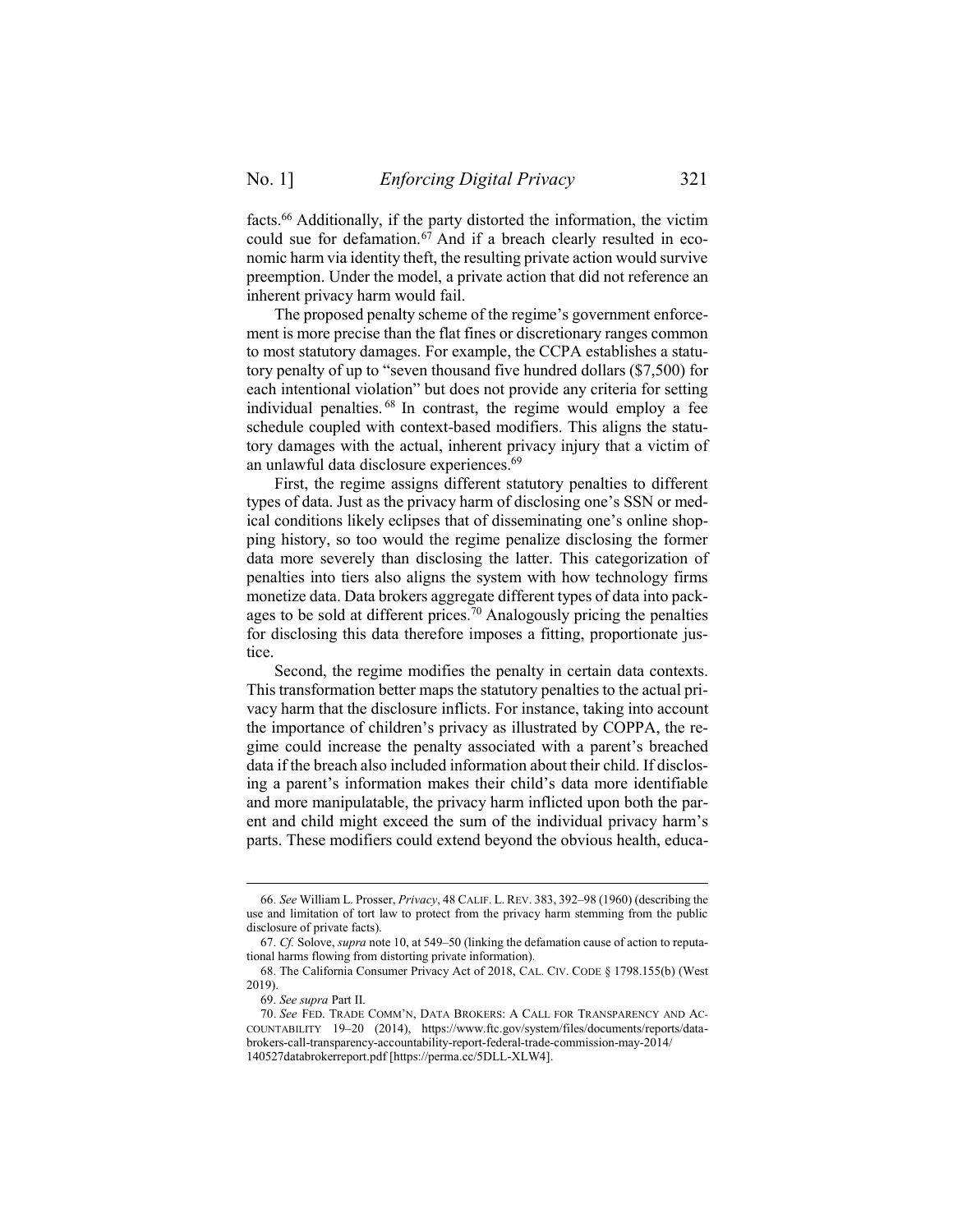<span id="page-11-0"></span>tion, family, and financial contexts. Third parties can abstract new, sensitive, and seemingly-unrelated information from existing personal data via profiling.<sup>71</sup> These techniques potentiate a disclosure's privacy harm far beyond the sum of the harm of disclosing the independent data separately. Take the popularly reported story in which Target's data profiling programs predicted a high school student's pregnancy before she had informed her father.<sup>72</sup> Using only the student's buying habits and a statistical analysis of previous shoppers, Target predicted the student's pregnancy.<sup>73</sup> The media focused on the power of corporate commercial profiling and the story's personal aspects: Target mails baby-related coupons to a high school student.<sup>74</sup> The father angrily confronts a store manager over sending these coupons to his ostensibly non-pregnant daughter.<sup>75</sup> The daughter reveals her pregnancy to her father.<sup>76</sup> The father sheepishly apologizes to Target.<sup>77</sup> But this scenario illuminates a data breach's more nuanced risk. By applying machine learning and statistical methods to seemingly innocuous but illicitly obtained data, bad actors could extrapolate far more sensitive and damaging information.<sup>78</sup> The regime's contextual modifiers would therefore incorporate profiling's transformative effect when increasing fines for disclosing combinations of certain data. Although an exhaustive list of contextual modifiers exceeds the scope of this Note, potential modifiers include:

- (1) The data's informational context (e.g., healthcare, credit reporting);
- (2) The amount of data disclosed (if the disclosure's harm increases cumulatively or exponentially);
- (3) The identity of the party who now possesses the information (if known): $^{79}$
- (4) The remedial measures taken by the culpable party (if any);

<sup>71.</sup> *See* Francesca Bosco et al., *Profiling Technologies and Fundamental Rights: An Introduction*, in PROFILING TECHNOLOGIES IN PRACTICE 5, 13 (Niklas Creemers et al. eds., 2015) (arguing that profiling can synthesize sensitive data about an individual from combinations of anonymized data).

<sup>72.</sup> Kashmir Hill, *How Target Figured Out a Teen Girl Was Pregnant Before Her Father Did*, FORBES (Feb. 16, 2012, 11:02 AM), https://www.forbes.com/sites/kashmirhill/ 2012/02/16/how-target-figured-out-a-teen-girl-was-pregnant-before-her-father-did [https://perma.cc/P9KK-S9TP].

<sup>73.</sup> *Id.*

<sup>74.</sup> *Id.*

<sup>75</sup>*. Id.*

<sup>76.</sup> *Id.*

<sup>77.</sup> *Id.*

<sup>78.</sup> *See* Bosco et al., *supra* not[e 71,](#page-11-0) at 13.

<sup>79.</sup> Beyond just the potential for economic harm, this factor reflects by what degree the disclosure violates norms of distribution. *See* Nissenbaum, *supra* not[e 13,](#page-2-2) at 140–43.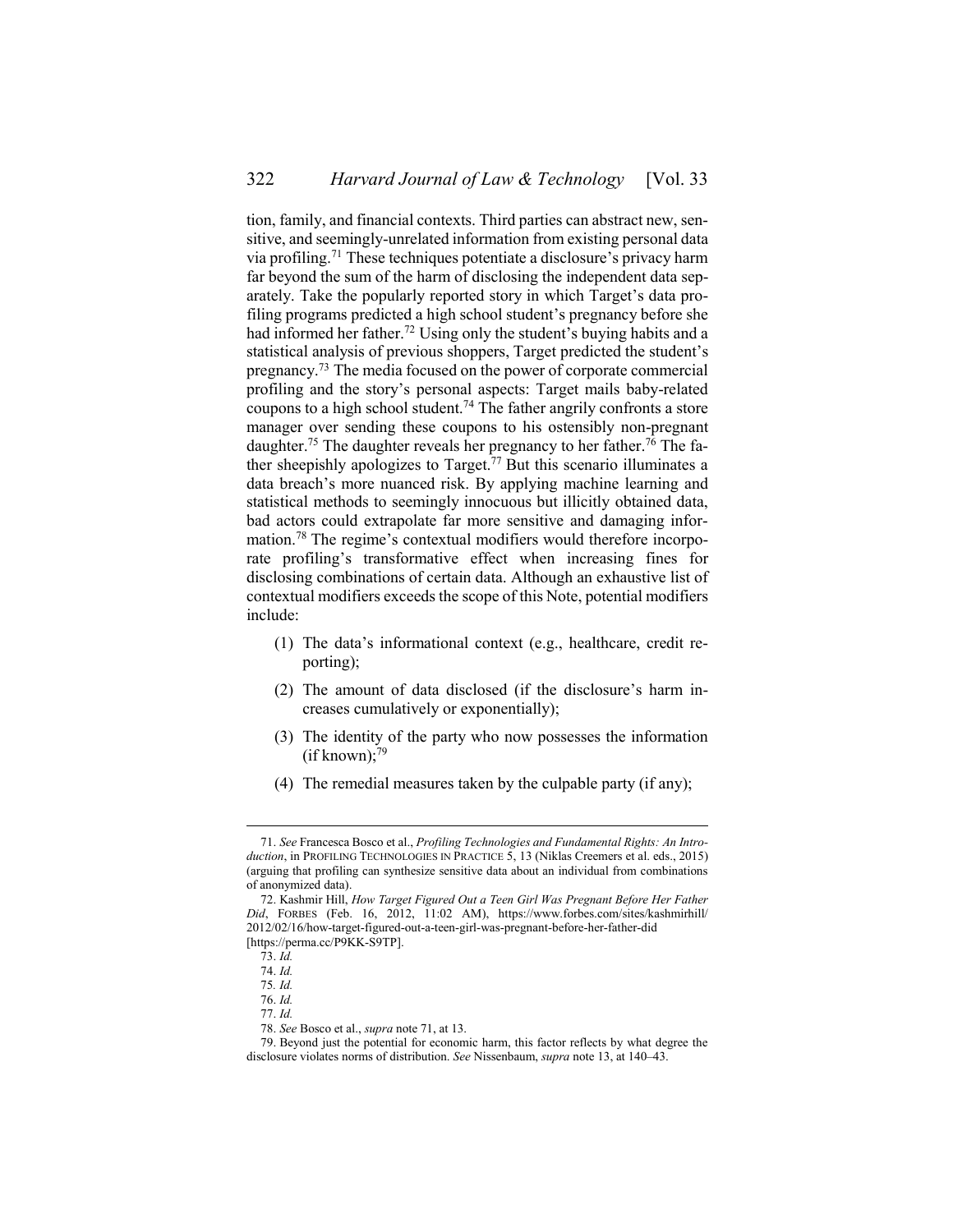- (5) The affected party's explicit consent or nonconsent to their data processing;
- (6) The degree of the data's anonymity; and
- (7) The presence of safeguards against reidentification.<sup>80</sup>

By assigning penalties to discrete data types and modifying them in different contexts, this system expands upon the explicit and implicit data breach tiers found in current laws. For example, HIPAA's unlawful disclosure penalties vary according to a violator's culpability and actions.<sup>81</sup> And, by regulating privacy sectorally, the U.S. regime implicitly assigns different penalties for disclosing different types of data in different contexts.<sup>82</sup> Finally, beyond these civil penalty analogs, remunerative frameworks — particularly physician fee schedules — inform the proposal. The MPFS assigns maximum prices (i.e., reimbursement limits) to discrete medical services.<sup>83</sup> Then, depending on the presence of certain contextual factors or circumstances, it applies modifiers. For instance, if a physician performs a surgery bilaterally, <sup>84</sup> she applies modifier 50.<sup>85</sup> This modifier increases the performed surgery's price by 150%, which reflects the increased cost and effort of a bilateral procedure.<sup>86</sup> But if a surgical assistant performed a certain procedure, she would apply modifier 80, which reduces the procedure's price by eighty-four percent.<sup>87</sup> This incorporates the lower relative cost of an assistant.<sup>88</sup> By applying these modifiers to the fee schedule, the MPFS harmonizes physician reimbursement with a procedure's cost and value. The proposed regime parallels the MPFS's attempt at greater monetary precision. It just does so punitively.

<sup>80.</sup> For example, employing differential privacy methods. *See generally* Kobbi Nissim et al., *Bridging the Gap Between Computer Science and Legal Approaches to Privacy*, 31 HARV. J.L. & TECH. 687, 714–18 (2018).

<sup>81.</sup> *See* 45 C.F.R. § 160.404 (2016) (establishing penalty tiers for HIPAA data violations). 82. But the current U.S. regime fails both in its breadth and its depth: Federal law only covers a few key sectors while leaving most consumer data unregulated. And these sectoral laws fail to capture the complexity of different data's potential privacy harm and adequately compensate victims from unlawful disclosure. *See supra* Section [II.](#page-2-0)[B.](#page-6-0)

<sup>83.</sup> *See* 83 Fed. Reg. 59,453 (Nov. 23, 2018) (revising the MPFS).

<sup>84.</sup> On a patient's right and left sides, which requires "separate sterile fields and a separate surgical incision." CARESOURCE, SUBJECT: BILATERAL PROCEDURES 1 (2013), https://www.caresource.com/documents/bilateral-procedures [https://perma.cc/967Y-9XAN].

<sup>85.</sup> 83 Fed. Reg. 59,461 tbl.3 (Nov. 23, 2018).

<sup>86.</sup> *See id.*

<sup>87.</sup> *See id.*; *see also Modifier 80*, NORIDIAN, https://med.noridianmedicare.com/web/jeb/ topics/modifiers/80 [https://perma.cc/4U48-9VH9].

<sup>88.</sup> *Compare* Beth Greenwood, *Surgical Assistant Vs. Surgical Technologist*, CHRON, https://work.chron.com/surgical-assistant-vs-surgical-technologist-15223.html

<sup>[</sup>https://perma.cc/MD8K-Y5N5] (listing the average 2016 salaries for surgical assistants at \$101,480 and surgical technologists at \$45,160), *with Surgeon Salary in the United States*, SALARY.COM, https://www1.salary.com/Surgeon-Salary.html [https://perma.cc/W2Q5- NSDW] (estimating the average 2019 U.S. surgeon salary at \$387,733).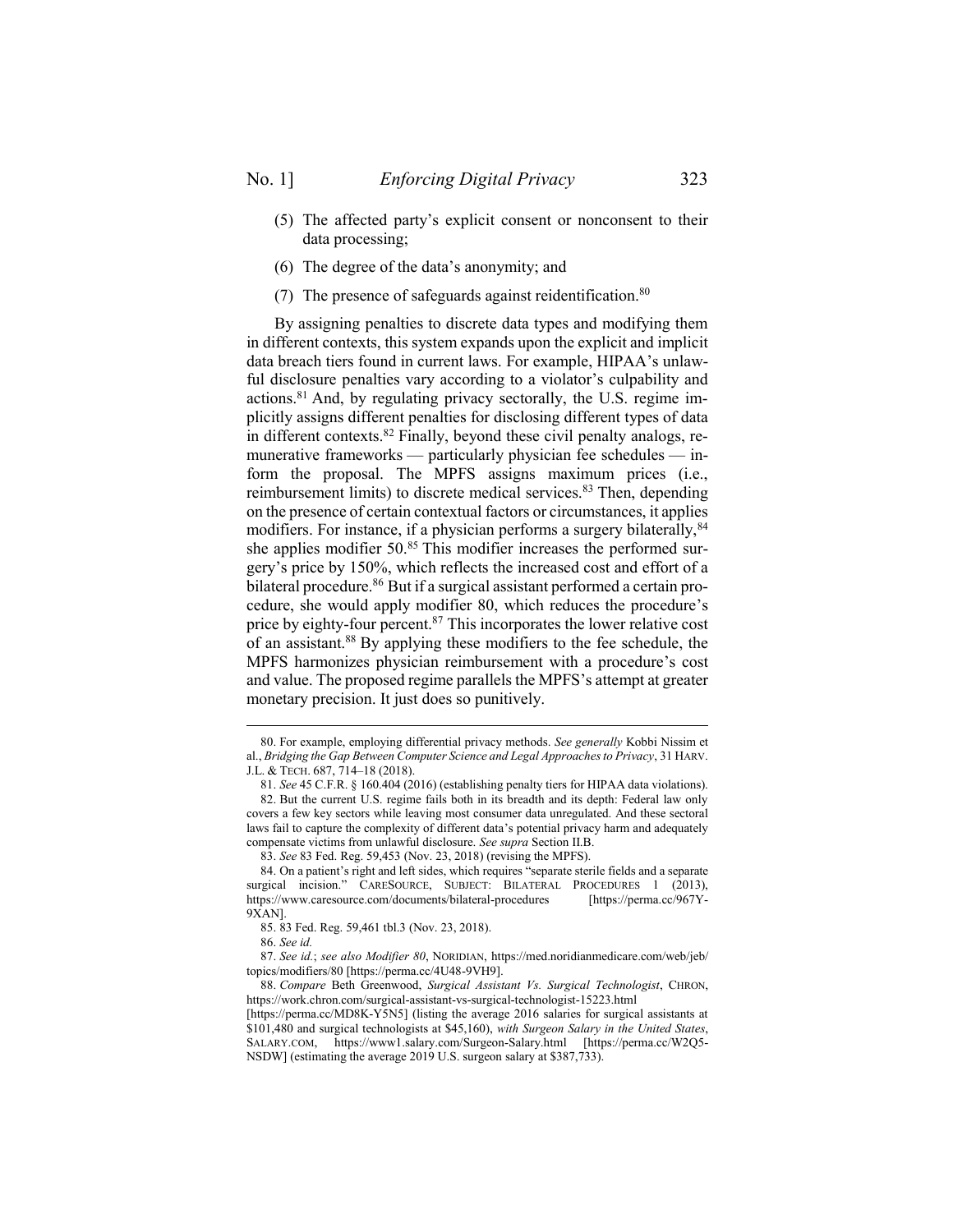### *B. Why Industry and Consumers Might Accept the Regime*

<span id="page-13-0"></span>Businesses and consumers would likely, and loudly, object to this regime — at least initially. Businesses might balk at the regime's punitive nature. Consumers might lament losing their private right of action — and through it, their autonomy. But this regime benefits both data-storing businesses and consumers. This Section details the elements of the regime that might induce industry and consumers to support it: state law preemption, reduced private litigation (and corresponding costs), and better vindication of consumer rights.

### <span id="page-13-1"></span>1. State Law Preemption

 $\overline{a}$ 

breach notification laws).

First, the regime preempts state law to create one national privacy regime. To industry's dismay, the patchwork of state privacy regulations complicates compliance<sup>89</sup> and allows states to regulate more aggressively than they would under a national regime. For example, the CCPA, although arguably less aggressive than the GDPR, $90$  regulates and penalizes data processors far more aggressively than many federal proposals.<sup>91</sup> As compared to other more prescriptive federal regimes, this proposal would satisfy industry's stated interests in preemption and consistency.<sup>92</sup>

#### <span id="page-13-4"></span><span id="page-13-3"></span><span id="page-13-2"></span>2. Reduced Private Litigation and Transaction Costs

Second, by limiting private suits to direct economic harms — i.e. attendant harms — flowing from the disclosure the regime would

<sup>89.</sup> Daniel Castro & Alan McQuinn, *Opinion: Why We Need a Robust National Standard for Breach Notification*, CHRISTIAN SCI. MONITOR (June 10, 2015), https://www.csmonitor.com/World/Passcode/Passcode-Voices/2015/0610/Opinion-Whywe-need-a-robust-national-standard-for-data-breach-notification [https://perma.cc/E7EP-3VBJ] (noting the difficulty of complying with the forty-eight different jurisdictions' data

<sup>90.</sup> *See Your Readiness Roadmap for the California Consumer Privacy Act (CCPA)*, PWC, https://www.pwc.com/us/en/services/consulting/cybersecurity/california-consumer-privacyact.html [https://perma.cc/2QH5-6UXR].

<sup>91.</sup> *Compare* The California Consumer Privacy Act of 2018, CAL. CIV. CODE § 1798.100 *et seq.* (West 2019), *with* ALAN MCQUINN & DANIEL CASTRO, INFO. TECH. & INNOVATION FOUND., A GRAND BARGAIN ON DATA PRIVACY LEGISLATION FOR AMERICA app. 63–64 (2019) (proposing data privacy legislation recommendations that reflect compromises between privacy and innovation interests), *and* THE WHITE HOUSE, CONSUMER DATA PRIVACY IN A NETWORKED WORLD: A FRAMEWORK FOR PROTECTING PRIVACY AND PROMOTING IN-NOVATION IN THE GLOBAL DIGITAL ECONOMY 35–39 (2012) (proposing a stakeholder-driven consumer privacy bill of rights with a safe harbor more expansive than the CCPA's).

<sup>92.</sup> *See, e.g.*, *What Are the Elements of Sound Data Breach Legislation?: Hearing Before the Subcomm. on Commerce Mfg. & Trade of the H. Comm. on Energy & Commerce*, 114th Cong. 12–14, 20–21, 26–28, 34, 40 (2015) [hereinafter *Data Breach Legislation Hearing*] (detailing various industry representatives requesting preemption and nationally consistent data privacy regulation).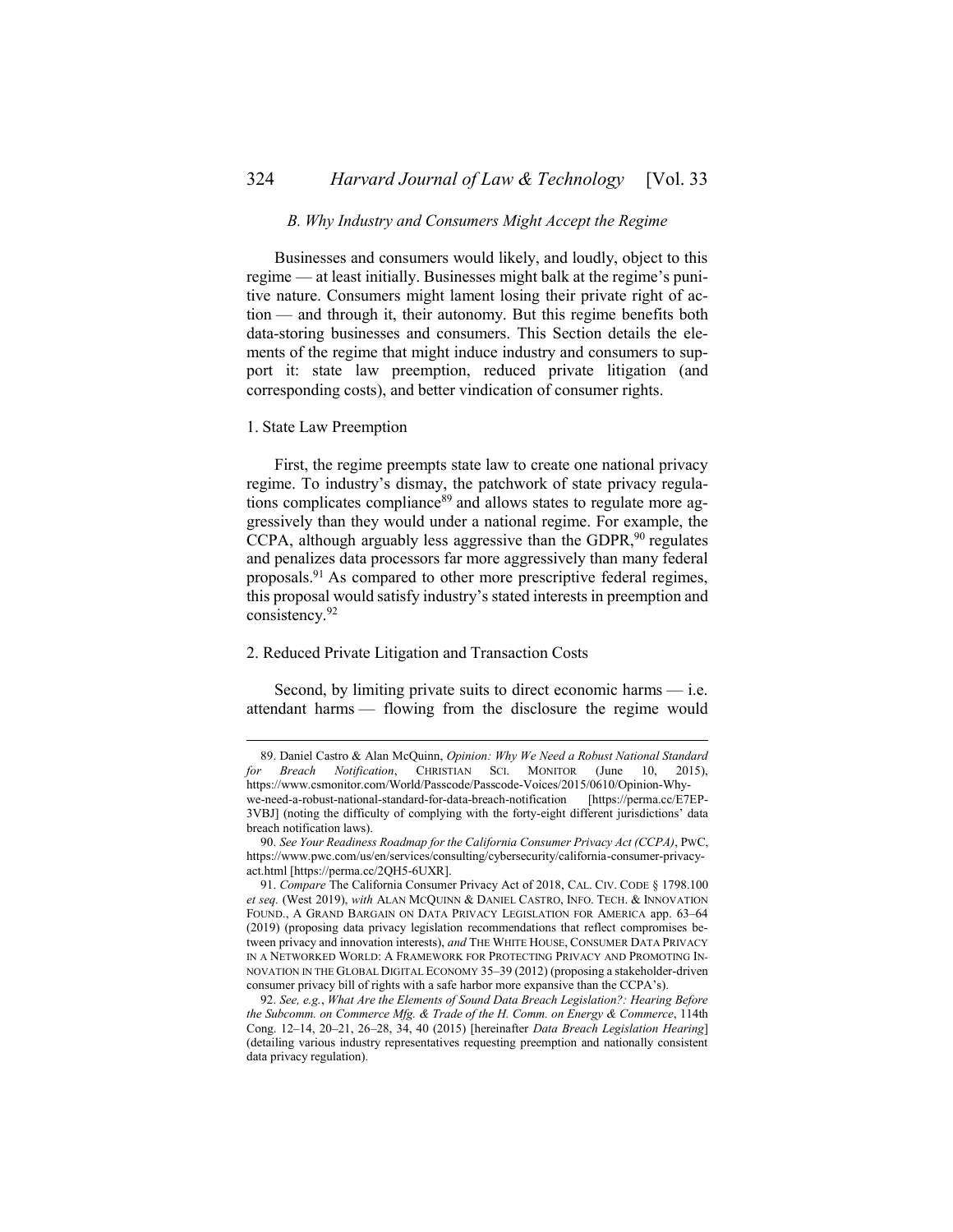lessen the frequency of private litigation. This diminution would reduce industry's litigation and legal transaction costs.<sup>93</sup> Industry has unsuccessfully lobbied Congress to eliminate the private right altogether, so a centralized enforcement regime with a substantially reduced private right might prove an acceptable compromise.<sup>94</sup> The regime would occupy a middle-ground between omnibus privacy regimes (like the CCPA and GDPR) and many federal sectoral privacy statutes. The former confers expansive private rights of action to data subject; the latter often does not confer private rights at all.<sup>95</sup> This litigative compromise would satisfy many industry preferences while still deterring and compensating for privacy harms. And businesses could more easily predict their data breach liability as well. By applying the penalty fee schedule to its existing trove of consumer data, a data processor could easily calculate its total data breach liability — before a breach even occurs. Computing enforcement liability ex ante allows businesses to price privacy into their services or insure against privacy risk.<sup>96</sup> This ex ante approach would benefit both government and industry. For instance, economic research shows that ex ante regulation, like corrective taxes, often induces myopic producers to invest optimally.<sup>97</sup> Somewhat analogously, Miriam Baer argues that levying a corrective tax on police violating the Fourth Amendment incentivizes police to engage in less risky behavior and alleviate constitutional issues.<sup>98</sup> She proposes a fee schedule that assigns a price to each violation relative to its risk.<sup>99</sup> Here, the regime proposed in this Note provides comparable ex ante regulation that, if priced correctly, would induce data security measures congruent with the full impact of a data breach, rather than merely the variable, remote costs of settling a class action.<sup>100</sup>

<span id="page-14-0"></span>Commentators have argued that major privacy violators, like Facebook, merely incorporate privacy fines into the cost of their service

<sup>93.</sup> *See* MCQUINN & CASTRO, *supra* note [91,](#page-13-3) at 61.

<sup>94.</sup> *See, e.g.*, *Data Breach Legislation Hearing*, *supra* note [92,](#page-13-4) at 35 (requesting, on behalf of Retail Industry Leaders Association, that Congress not authorize any private right of action in any potential civil data breach penalty legislation); *id.* at 39–40 (requesting the same on behalf of data processing firm Acxiom); *id.* at 30 (requesting, on behalf of 2,200 technology firms, that Congress ban private rights of action for data breach notification laws).

<sup>95.</sup> *See* MCQUINN & CASTRO, *supra* not[e 91,](#page-13-3) at 61.

<sup>96.</sup> *See generally* David J. Baldwin et al., *Insuring Against Privacy Claims Following a Data Breach*, 122 PENN. ST. L. REV. 683 (2018) (discussing the market for cyber and data breach insurance policies).

<sup>97.</sup> Brian Galle, *In Praise of Ex Ante Regulation*, 68 VAND. L. REV. 1715, 1734–38, 1749– 52 (2015).

<sup>98.</sup> Miriam H. Baer, *Pricing the Fourth Amendment*, 58 WM. & MARY L. REV. 1103, 1108–10 (2017).

<sup>99.</sup> *Id.* at 1139.

<sup>100.</sup> *Cf.* Galle, *supra* note [97.](#page-14-0) Even if ex ante liability would not placate overregulation concerns, Congress could tailor the onus of substantive data security, liability, or fiduciary standards accordingly. This Note's regime forms only a piece of the regulatory puzzle. Other mitigating prescriptive measures could offset the regime's punitive nature.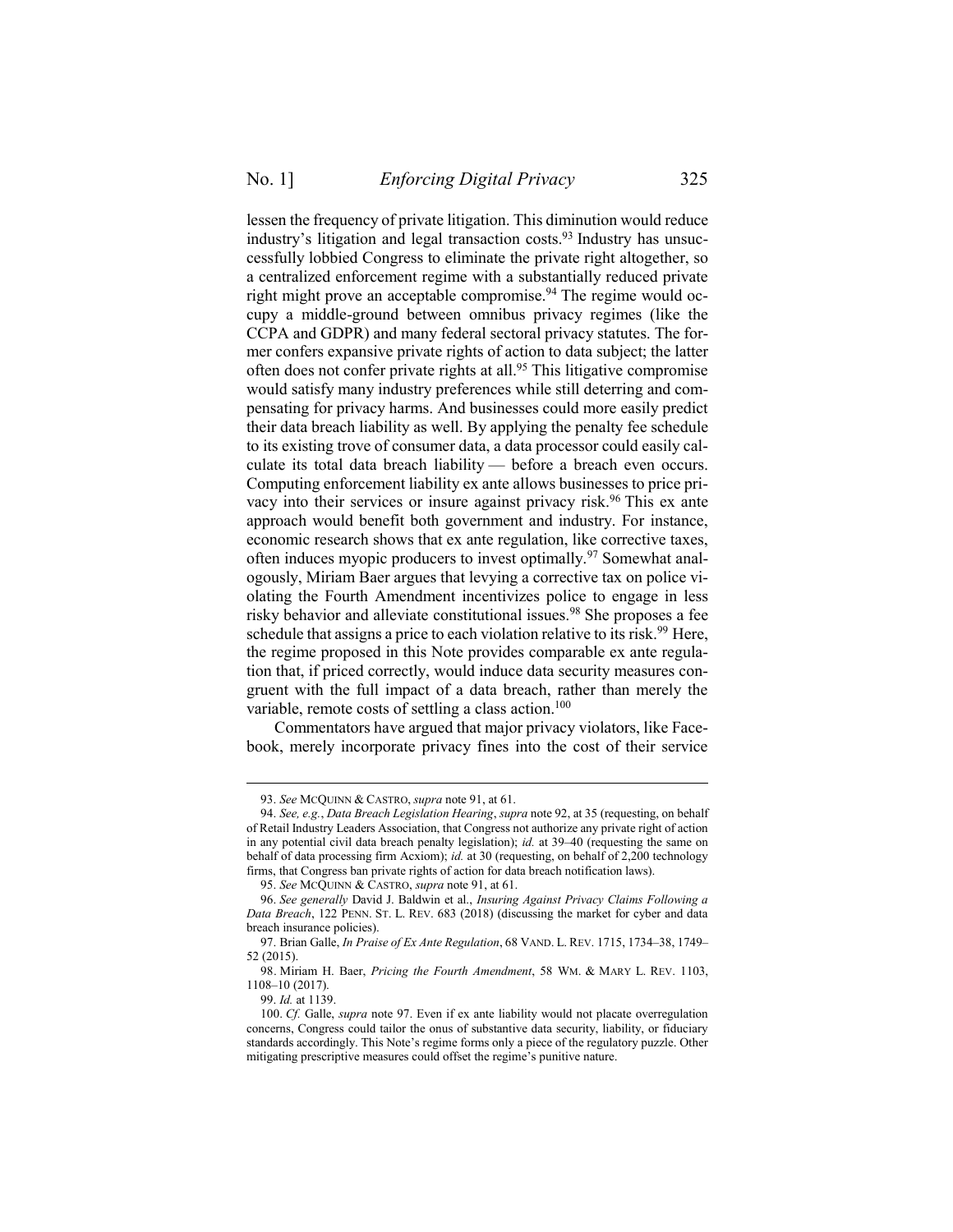<span id="page-15-1"></span><span id="page-15-0"></span>without improving consumer privacy protections.<sup>101</sup> That major privacy violators might see these fines as a cost of doing business does not vitiate this regime. First, this argument partially clashes with economic theory: Facebook, as a monopolist,  $102$  will set its prices at the optimal profit-seeking level, so accounting for these fines would substantially reduce data sales.<sup>103</sup> Second, higher fines — ones much higher than the cost of adopting good data policies — might deter these companies' violative conduct.<sup>104</sup> Congress, or the FTC, could simply set this regime's penalties at levels sufficient to deter bad behavior — including modifying the penalty based on the culpable party's revenue.<sup>105</sup> Third, the regime's focus on enforcement allows it to slot into a more substantive data security and privacy framework.<sup>106</sup> If this regime alone fails to induce better data privacy practices, Congress could couple the regime with substantive data privacy practices or criminal penalties. Finally, inducing better practices among data monopolists, like Facebook and Google, may also require antitrust solutions beyond the scope of this Note. 107

<sup>101.</sup> *E.g.*, Sarah Miller & David Segal, *Break Up Facebook: Latest Hack Proves It's a Dangerous Monopoly That a Fine Won't Fix*, USA TODAY (Oct. 5, 2018, 12:55 PM), https://www.usatoday.com/story/opinion/2018/10/05/facebook-dangerous-monopoly-divestinstagram-whatsapp-messenger-column/1512215002 [https://perma.cc/RR8H-SVST].

<sup>102.</sup> *See* Dina Srinivasan, *The Antitrust Case Against Facebook: A Monopolist's Journey Towards Pervasive Surveillance in Spite of Consumers' Preference for Privacy*, 16 BERKE-LEY BUS. L.J. 39, 81–90 (2019) (describing Facebook's monopolistic position, including controlling over eighty percent of consumer time on social media); David McLaughlin, *Are Facebook and Google the New Monopolies?: QuickTake Q&A*, BLOOMBERG (July 13, 2017) https://www.bloomberg.com/news/articles/2017-07-13/antitrust-built-for-rockefellerbaffled-by-bezos-quicktake-q-a [https://perma.cc/6UZT-EMZA] (noting that, as of 2017, Fa-

cebook and Google control about fifty-six percent of the U.S. market for mobile advertising). 103. *See* Guido Calabresi, *Some Thoughts on Risk Distribution and the Law of Torts*, 70 YALE L.J. 499, 524–25 (1961) (arguing the same but with respect to tort damages).

<sup>104.</sup> *See* Gary S. Becker, *Crime and Punishment: An Economic Approach*, *in* ESSAYS IN THE ECONOMICS OF CRIME AND PUNISHMENT 1, 17 (1974)*;* Troy Wolverton, *The FTC's \$5 Billion Fine for Facebook Is So Meaningless, It Will Likely Leave Zuckerberg Wondering What He Can't Get Away With*, BUS. INSIDER (July 12, 2019, 07:35 PM) https://www.businessinsider.com/facebook-5-billion-ftc-fine-a-slap-on-the-wrist-2019-7 [https://perma.cc/PP86-8PPA] (sharing the view of many commentators that FTC's five-billion-dollar settlement with Facebook amounted to "a slap on the wrist").

<sup>105.</sup> *See* Becker, *supra* not[e 104,](#page-15-0) at 30 n.46 (citing Jeremy Bentham as a proponent of adjusting penalties relative to the offender's wealth).

<sup>106.</sup> *See supra* note[s 60](#page-9-0)–[62](#page-9-1) and accompanying text.

<sup>107.</sup> *See* Press Release, Bundeskartellamt, Bundeskartellamt Prohibits Facebook from Combining User Data from Different Sources: Background Information on the Bundeskartellamt's Facebook Proceeding (Feb. 7, 2019), https://www.bundeskartellamt.de/ SharedDocs/Meldung/EN/Pressemitteilungen/2019/07\_02\_2019\_Facebook.html

<sup>[</sup>https://perma.cc/G4ES-GTLJ] (describing the data reforms the German competition authority mandated Facebook implement); Srinivasan, *supra* not[e 102,](#page-15-1) at 98–99 (arguing that remedying Facebook's data privacy issues requires addressing Facebook's monopoly position and anticompetitive behavior).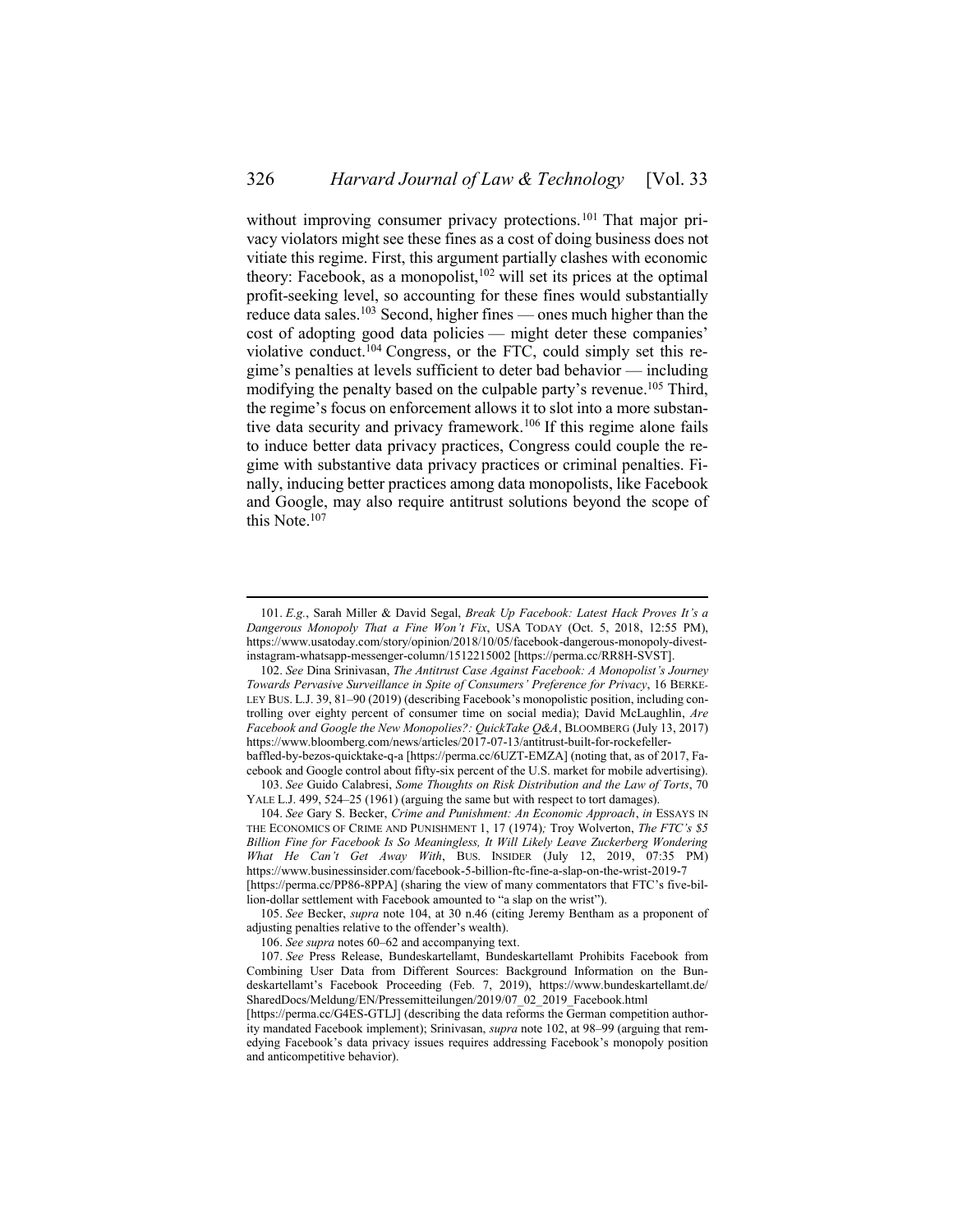### <span id="page-16-0"></span>3. Better Vindication of Consumer Rights

Unconvinced by the regime centrally enforcing their rights, consumers might object that the narrowed private right of action unfairly diminishes their autonomy. But this objection presupposes that private data breach litigation actually remedies privacy harms, compensates victims, and validates consumer autonomy. Currently, circuit splits and uncertain outcomes hinder the industry from calculating costs and therefore investing in data security. <sup>108</sup> And as Eric Goldman notes, class action suits often enrich the plaintiffs' bar and class representatives, but deprive the remaining plaintiffs of compensation.<sup>109</sup> This compensatory failing aside, Goldman argues, privacy class action suits fail to validate plaintiffs' autonomy.<sup>110</sup> The control and choice of how a suit proceeds often lies overwhelmingly with the lawyers.<sup>111</sup> Despite autonomy dominating privacy theory, privacy class actions may not actually enhance consumer autonomy. Although the Note's regime also deprives data breach victims of direct control, it at least empowers the FTC — ostensibly an agency democratically accountable to victims to obtain meaningful compensation for victims and vindicate their rights.<sup>112</sup> And by associating specific costs with unlawfully disclosing data, the proposed regime should induce cost-effective data security measures commensurate with the expected value of a breach's penalties.<sup>113</sup> Consumers may therefore accept a nominal autonomy loss for a real improvement in outcomes.<sup>114</sup>

<sup>108.</sup> *See* Kristen L. Burge, *Your Data Was Stolen, But Not Your Identity (Yet)*, AM. BAR ASS'N (Jan. 11, 2018), https://www.americanbar.org/groups/litigation/publications/litigationnews/featured-articles/2018/your-data-was-stolen-not-your-identity-yet [https://perma.cc/ SS9Z-VM9J] (describing the circuit split over standing in data breach suits); Goldman, *supra*  note [8,](#page-1-1) at 318, 318 n.47 (arguing that privacy class action suits frequently fail and listing demonstrative cases).

<sup>109.</sup> Goldman, *supra* not[e 8,](#page-1-1) at 314–16 (citing privacy class action suits that directed millions of dollars to the plaintiffs' attorneys but nothing to non-representative plaintiffs).

<sup>110.</sup> *Id.* at 310–14.

<sup>111.</sup> *Id.*

<sup>112.</sup> The "overwhelming" public response to the \$125 in restitution that consumers could claim through the Equifax settlement — without showing economic injury — evidences potential consumer support for this Note's regime. *See* Kate Fazzini, *Equifax Might Run Out of Settlement Cash, FTC Warns*, NBC NEWS (July 31, 2019, 03:35 PM), https://www.nbcnews.com/tech/security/equifax-might-run-out-settlement-cash-ftc-warnsn1037371 [https://perma.cc/8VBE-5VLY]. But the regime would set penalties and recovery so all affected consumers could collect — not just the first to file. *See id.*

<sup>113.</sup> *See, e.g.*, William M. Landes & Richard A. Posner, *The Positive Economic Theory of Tort Law*, 15 GA. L. REV. 851, 868–72 (1980) (arguing that parties invest in "due care" until their prevention costs equal a tort suit's expected loss).

<sup>114.</sup> These outcomes and the regime may also benefit consumer privacy architecturally i.e. systemic privacy issues embedded in the social and legal ecosystem. *See* DANIEL J. SOLOVE, THE DIGITAL PERSON: TECHNOLOGY AND PRIVACY IN THE INFORMATION AGE 99– 101 (1972). By showcasing the government vindicating individual privacy rights and deterring unlawful disclosure, this regime might enhance individual privacy, consumer perception of privacy, and government legitimacy. *See id.*